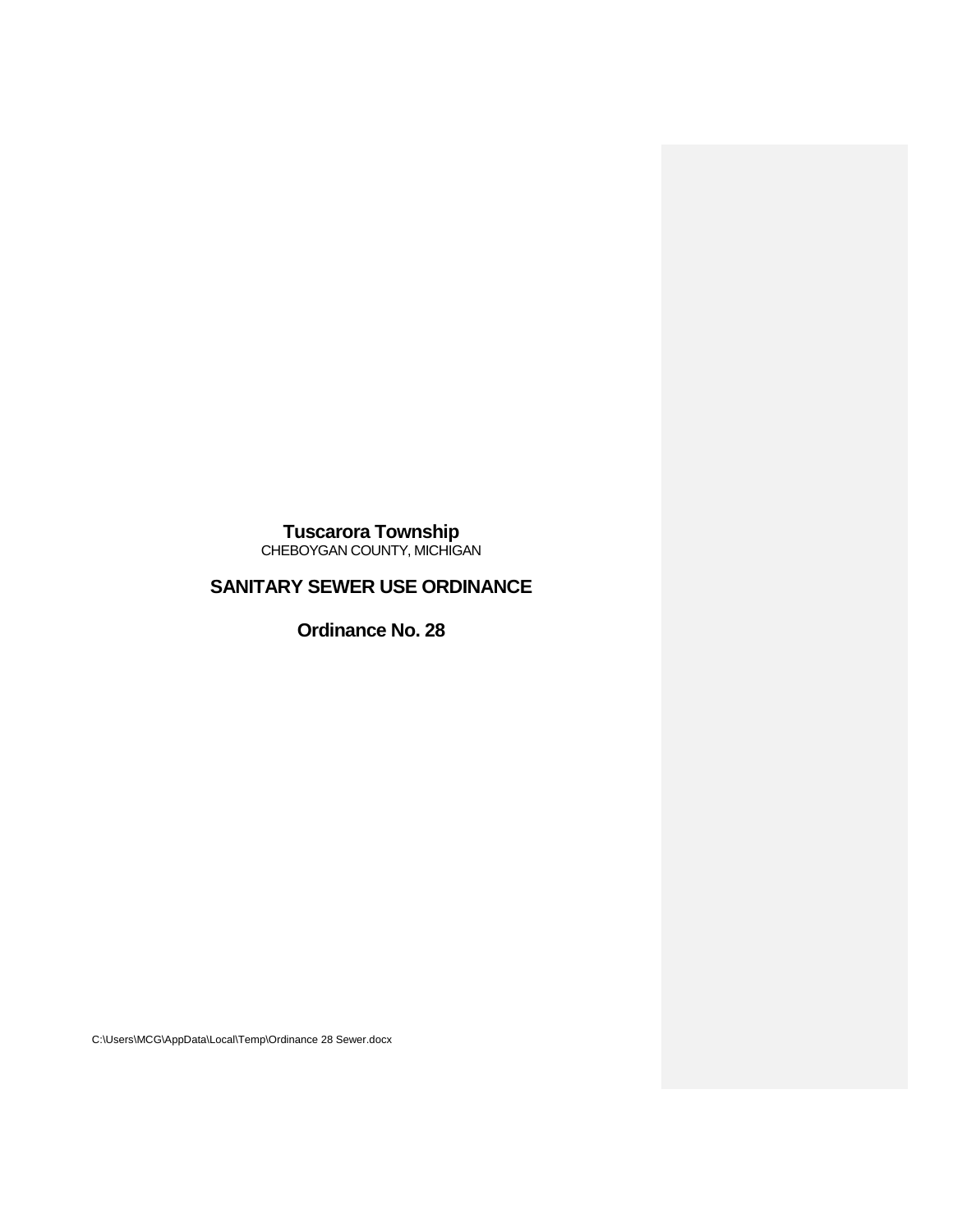# TABLE OF CONTENTS

|--|

| 1.1  |  |  |  |
|------|--|--|--|
| 1.2  |  |  |  |
| 1.3  |  |  |  |
|      |  |  |  |
| 2.1  |  |  |  |
| 2.2  |  |  |  |
| 2.3  |  |  |  |
|      |  |  |  |
| 2.4  |  |  |  |
| 2.5  |  |  |  |
| 2.6  |  |  |  |
| 2.7  |  |  |  |
| 2.8  |  |  |  |
| 2.9  |  |  |  |
| 2.10 |  |  |  |
| 2.11 |  |  |  |
| 2.12 |  |  |  |
| 2.13 |  |  |  |
| 2.14 |  |  |  |
| 2.15 |  |  |  |
| 2.16 |  |  |  |
| 2.17 |  |  |  |
| 2.18 |  |  |  |
| 2.19 |  |  |  |
| 2.20 |  |  |  |
| 2.21 |  |  |  |
| 2.22 |  |  |  |
| 2.23 |  |  |  |
| 2.24 |  |  |  |
| 2.25 |  |  |  |
| 2.26 |  |  |  |
| 2.27 |  |  |  |
|      |  |  |  |
| 3.1  |  |  |  |
| 3.2  |  |  |  |
| 3.3  |  |  |  |
| 3.4  |  |  |  |
| 3.5  |  |  |  |
| 3.6  |  |  |  |
| 3.7  |  |  |  |
| 3.8  |  |  |  |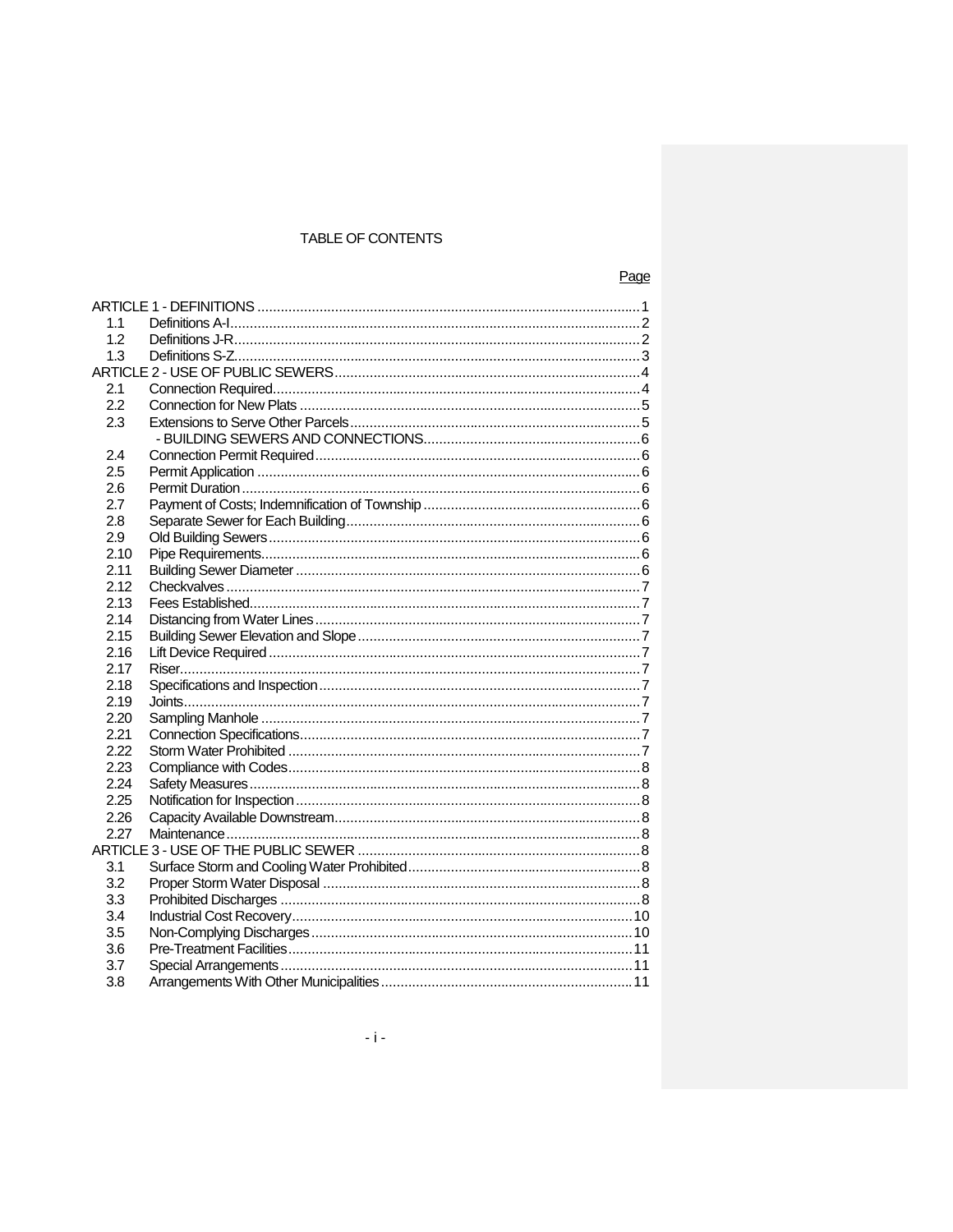| 4.1  |  |  |
|------|--|--|
| 4.2  |  |  |
| 4.3  |  |  |
| 4.4  |  |  |
| 4.5  |  |  |
| 4.6  |  |  |
| 4.7  |  |  |
| 4.8  |  |  |
| 4.9  |  |  |
| 4.10 |  |  |
| 4.11 |  |  |
| 4.12 |  |  |
| 4.13 |  |  |
| 4.14 |  |  |
| 4.15 |  |  |
|      |  |  |
| 5.1  |  |  |
| 5.2  |  |  |
| 5.3  |  |  |
|      |  |  |
| 6.1  |  |  |
| 6.2  |  |  |
|      |  |  |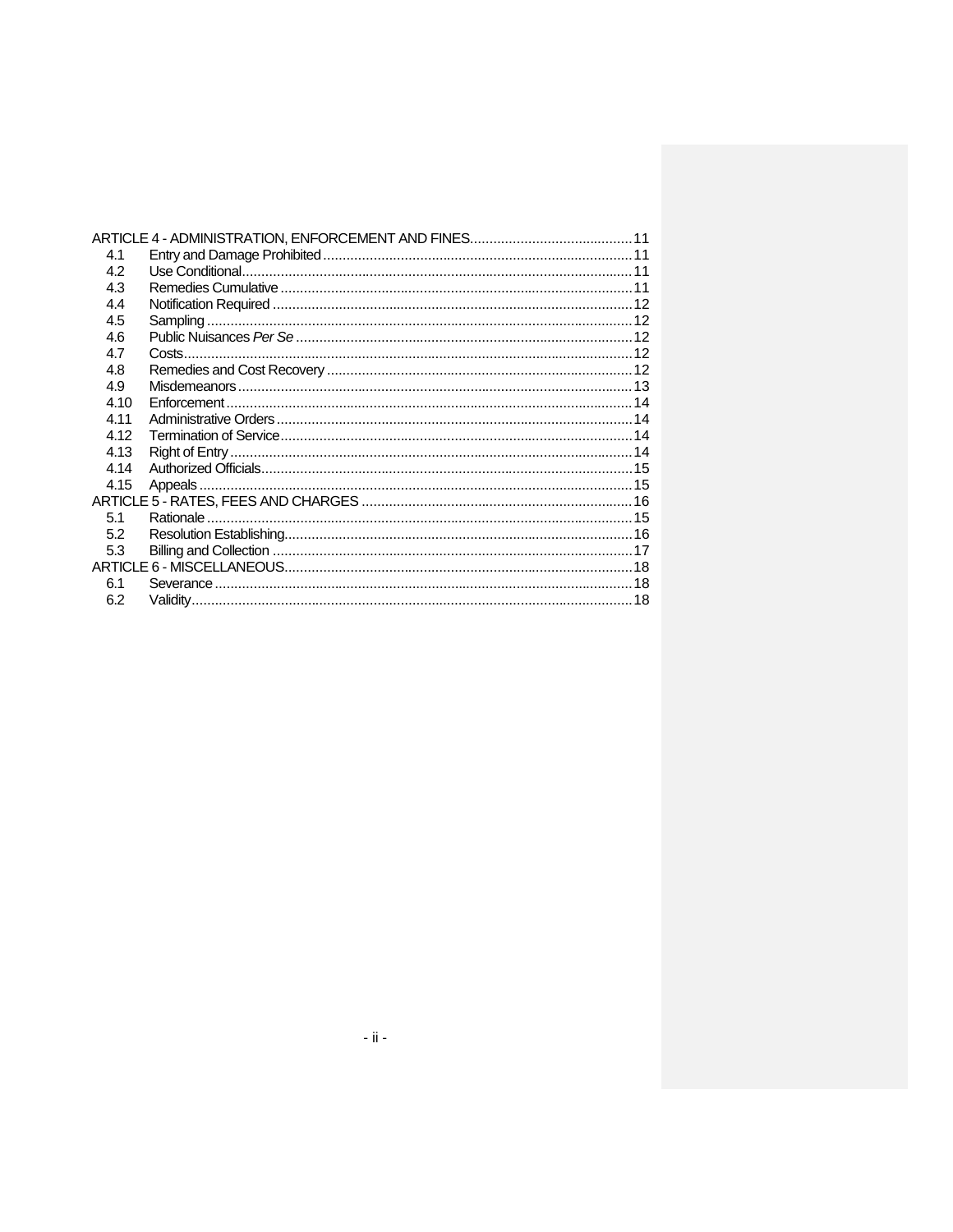#### **TUSCARORA TOWNSHIP**

#### **SANITARY SEWER USE ORDINANCE**

An ordinance to protect the health, safety and welfare of the people; to provide for the connection of structures in which sanitary sewage originates to an available public sanitary sewer system; to regulate the design, construction and use of public and private sewers and drains and private sewage disposal facilities; to prescribe limitation on the discharge of certain waters and wastes into a public sewer system; to provide for the administration of this Ordinance; and to establish remedies.

The Township of Tuscarora located in Cheboygan County, Michigan, ordains:

#### FINDING OF NECESSITY

A public sanitary sewage system is essential to the health, safety and welfare of the people of the Township. Failure or potential failure of septic tank disposal systems poses a menace to health, presents a potential for the transmission of disease, and for economic blight, and constitutes a threat to the quality of surface and subsurface waters of the Township. The connection of structures in which sewage originates to an available public sanitary sewer system at the earliest reasonable date; the proper design, construction and use of public and private sewers and drains and private sewage disposal facilities; and protective limitations on the discharge of certain waters and wastes into the public sewer system; are all matters for the protection of the public health, safety and welfare and are necessary in the public interest, which is hereby declared.

# ARTICLE 1 **DEFINITIONS**

1.1 Definitions A-I. The following definitions of words, phrases and abbreviations shall apply to this Sanitary Sewer Ordinance.

(a) "BOD" (denoting "Biochemical Oxygen Demand") means the quantity of oxygen utilized in the biochemical oxidation of organic matter, under standard laboratory procedure, in five (5) days at 20 degrees C and is expressed in terms of weight or in terms of concentration by milligrams per liter (mg/l).

"Building Drain" means that part of the lowest horizontal piping of a drainage system which receives the discharge inside the walls of the building and conveys it to the building sewer. The building drain shall begin five (5) feet outside the inner face of the building wall and terminate in the building.

(c) "Building Sewer" means the extension from the building drain to the public sanitary sewer or other place of disposal.

(d) "CBOD" (denoting "Chemical Oxygen Demand") means the oxygenconsuming capacity of organic and inorganic matter present in sewage expressed in milligrams per liter (mg/l).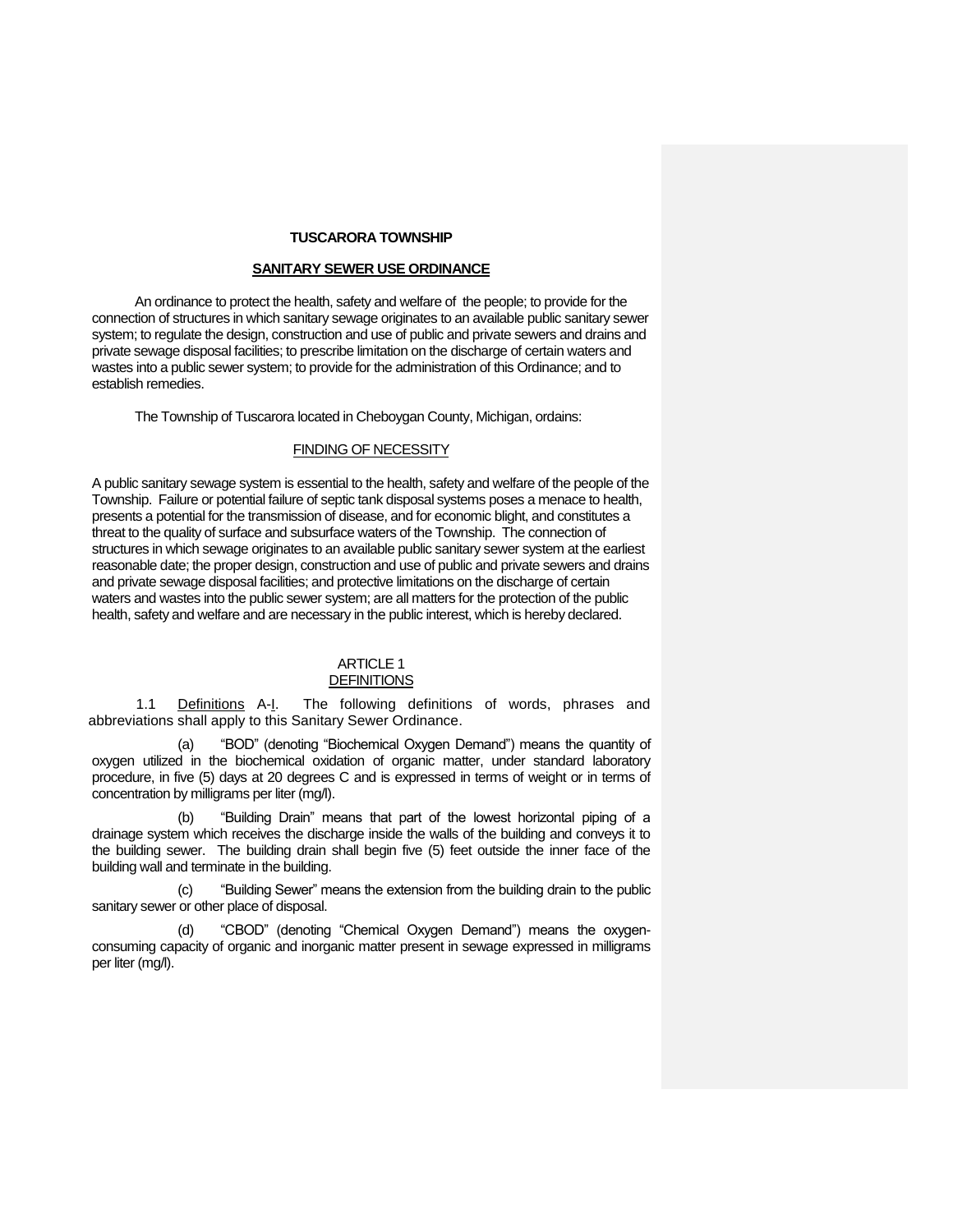(e) "Cesspool" means an underground pit into which raw household sewage or other untreated liquid waste is discharged, and from which the liquid seeps into the surrounding soil or is otherwise removed.

"Chlorine Demand" means the difference between the amount of chlorine applied and the amount of free chlorine available at the end of contact time expressed in milligrams per liter (mg/l).

(g) "Connection Inspector" means the person designated by the Township Board or, if not by the Township Board, by the Township Supervisor, as responsible for inspecting connections of individual structures to the public sanitary sewer system.

(h) "Defined Sewer District" refers to all the parcels within the Special Assessment District that was established on April 11, 2012.

(i) "Domestic User" means a user of the System who discharges only Domestic Wastewater into the System.

"Domestic Wastewater" means the liquefied wastes such as human excreta; wastes from sinks, lavatories, bathtubs, showers, laundries, and any other water carried wastes or organic nature either singly or in combination, from personal or residential sanitation.

(k) "GPD" means gallons per day.

(l) "Garbage" means solid wastes from the preparing, cooking and dispensing of food, and from the handling, sale, and storage of produce.

(m) "Holding Tank Waste" means any waste from holding tanks such as boats, chemical toilets, campers, trailers, motor homes, septic tanks, vacuum-pump tank trucks, other tank trucks, barrels, or other such tanks or containers.

"Industrial Wastewater" means the liquefied or liquid carried wastes, solids, or semisolids from industrial, commercial or institutional processes as distinct from Domestic Wastewater.

(o) "Interference" means any discharge which alone or in conjunction with a discharge from other sources,

- (1) inhibits or disrupts the System and any of its processes or operations, or the use or disposal of its sludge;
- (2) causes a violation of any requirement of the applicable NPDES Permit (including an increase in the magnitude or duration of a violation).

1.2 Definitions J-R. The following definitions of words, phrases and abbreviations shall apply to this Sanitary Sewer Ordinance.

(p) "May" is permissive.

(q) "MDEQ" means the Michigan Department of Environmental Quality or any successor agency.

(r) "NPDES Permit" means the National Pollution Discharge Elimination System Permit issued for the System.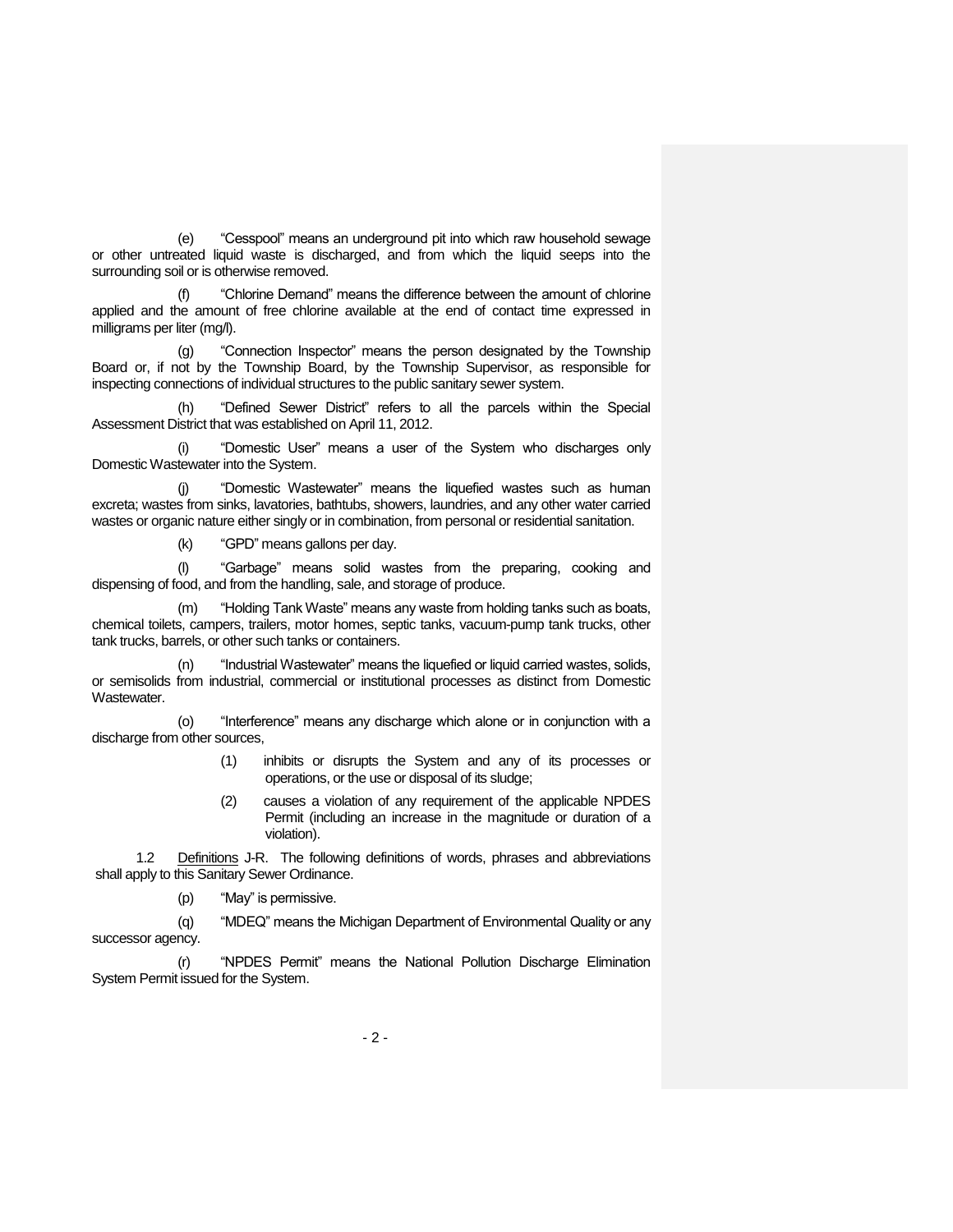(s) "Natural Outlet" means any outlet into a watercourse, pond, lake, ditch, or other body of surface or groundwater.

"Nuisance" means, but is not limited to, any condition where sewage or the effluent from any sewage disposal facility or toilet device is exposed to the surface of the ground; or is permitted to drain on or to the surface of the ground, into any ditch, storm sewer, lake, or stream; or when the odor, appearance or presence of this material has an obnoxious or detrimental effect on or to the senses and/or health of persons; or when it shall obstruct the comfortable use or sale of adjacent property.

(u) "Person" means any individual, firm, company, association, partnership, society, corporation, group, trust, or other legally recognizable organization or entity.

(v) "pH" means the logarithm of the reciprocal of the weight of hydrogen ions in grams per liter of solution.

(w) "Properly Shredded Garbage" means the wastes from the cooking, preparation, and dispensing of food that have been shredded or cut to such degree that all particles will be freely carried under the flow conditions normally prevailing in public sewers, with no particle greater than one-half (1/2) inch in any dimension.

(x) "Public Sewer" means a Sanitary Sewer within the System.

(y) "REU" Residential Equivalent Unit: Unit basis for determining water usage and billing. One REU is equal to one single-family residence. Also known as a benefit.

1.3 Definitions S-Z. The following definitions of words, phrases and abbreviations shall apply to this Sanitary Sewer Ordinance.

(z) "Sanitary Sewer" means a sewer which carries Sewage. Storm, surface, and ground waters are not admitted to a sanitary sewer.

(aa) "Seepage Pit" means a cistern or underground enclosure constructed of concrete blocks, bricks, or similar material, loosely laid with open joints to allow septic tank overflow or effluent to be absorbed directly into the surrounding soil.

(bb) "Septic Tank" means a watertight tank or receptacle used to receive wastes from flush toilets, sinks, lavatories, bathtubs, showers, laundry drains, and any other similar waste lines. The septic tank is intended to provide for the separation of substantial portions of the suspended solids in such wastes and the partial destruction by bacterial action on solids so separated.

(cc) "Service Area" means a portion of the area within the boundaries of the Township.

(dd) "Sewage" means any combination of the water carried wastes from residences, business buildings, institutions, and industrial establishments.

(ee) "Sewage Disposal Facilities" means a privy, cesspool, seepage pit, septic tank, subsurface disposal system, or other devices used in the disposal of sewage or human excreta.

(ff) "Sewage Treatment Plant" means any arrangement of devices and structures used for treatment of sewage.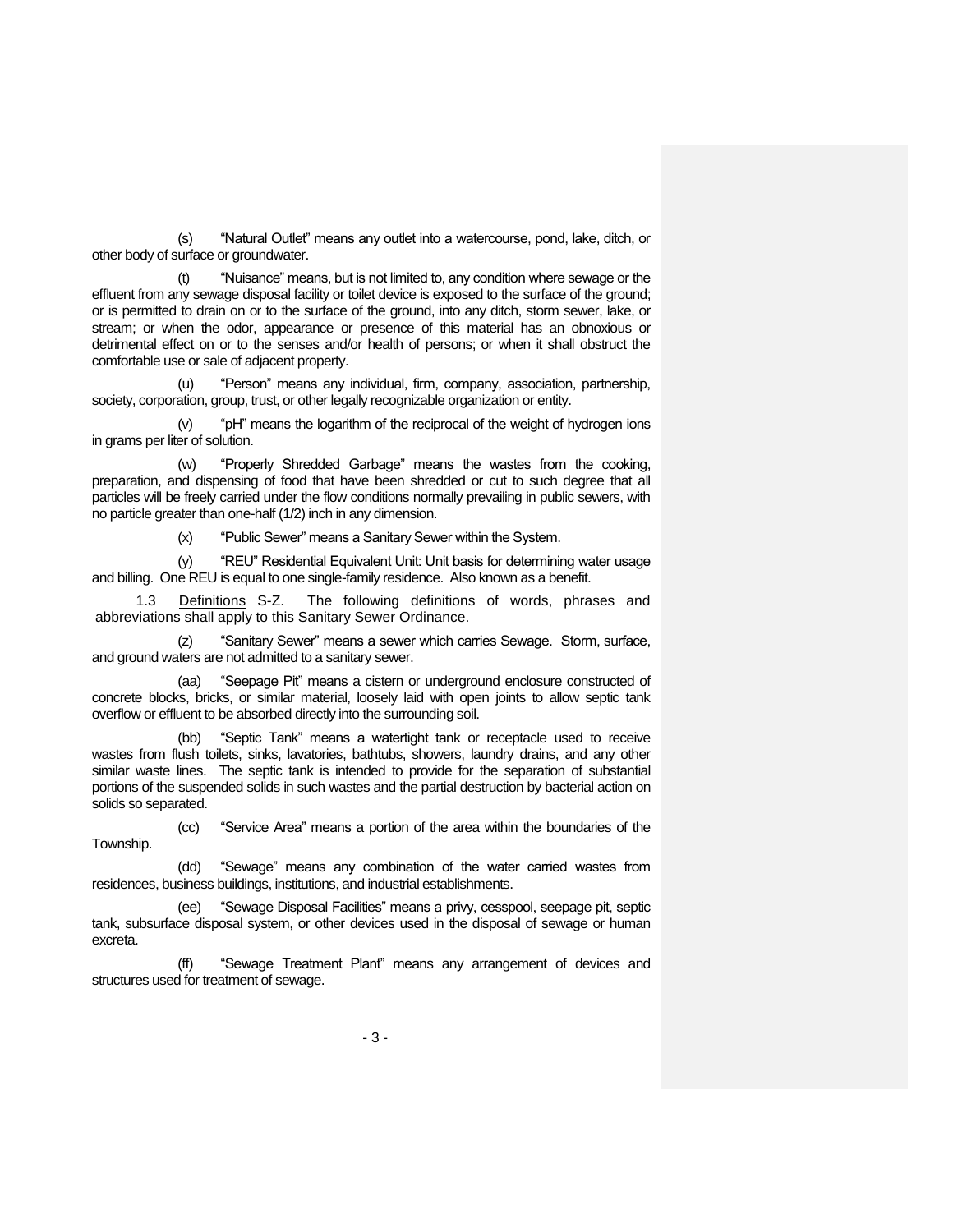(gg) "Sewage Works" means all facilities for collecting, pumping, treating, and disposing of sewage.

(hh) "Sewer" means any pipe, tile, tube, or conduit for carrying sewage.

(ii) "Shall" is mandatory.

(jj) "Slug" means any discharge of water, sewage, or industrial waste which, in concentration of any given constituent or in quantity of flow, exceeds, for any period of time longer than fifteen (15) minutes, more than five (5) times the average twenty four (24) hour concentration or flows during normal operation.

(kk) "Standard Specifications" means the TUSCARORA TOWNSHIP Standard Specifications for Sanitary Sewer, as they may be amended or any successor standards adopted by the Township Board.

(ll) "State" means the state of Michigan, including any agency or official of competent jurisdiction.

(mm) "Storm Sewer" or "Storm Drain" means a sewer which carries storm or surface waters or drainage, but excludes sewage or polluted industrial wastes.

(nn) "Subsurface Disposal System" means an arrangement for distribution of septic tank effluent or overflow beneath the ground surface.

(oo) "Suspended Solids" means solids either floating on the surface of or suspended in water or sewage, and which are removable by laboratory filtering.

(pp) "System" means the complete sanitary sewer disposal system lying within the Township and includes all collection lines, mains, and other piping; all pump and lift stations; all control structures; all manholes; the sewage treatment plant; the outfall piping; and all appurtenances.

(qq) "Toilet Device" means a privy, outhouse, septic tank, or toilet, chemical closet, or other device used for the disposal of human excreta.

(rr) "Township" means Tuscarora Township a Michigan municipal corporation.

(ss) "User" means any person who is an owner, operator, or occupant of a premise connected to or discharging into the System.

### ARTICLE 2 USE OF PUBLIC SEWERS

2.1 Connection Required: Within the Defined Sewer District:

a) All structures of every kind and character situated within the Sewer District that are used or are available for use for household, commercial, industrial, institutional or other purposes in which there are toilet, kitchen, laundry, bathing or other domestic, industrial or commercial facilities generating sewage shall be connected directly to the public sanitary sewer.

b) The connection of existing structures to a newly installed public sanitary sewer which is available for connection as provided in paragraph (a) of this Section shall be made not later than 12 months from the date of publication of notice by the Township of the availability of the public sanitary sewer in a newspaper of general circulation in the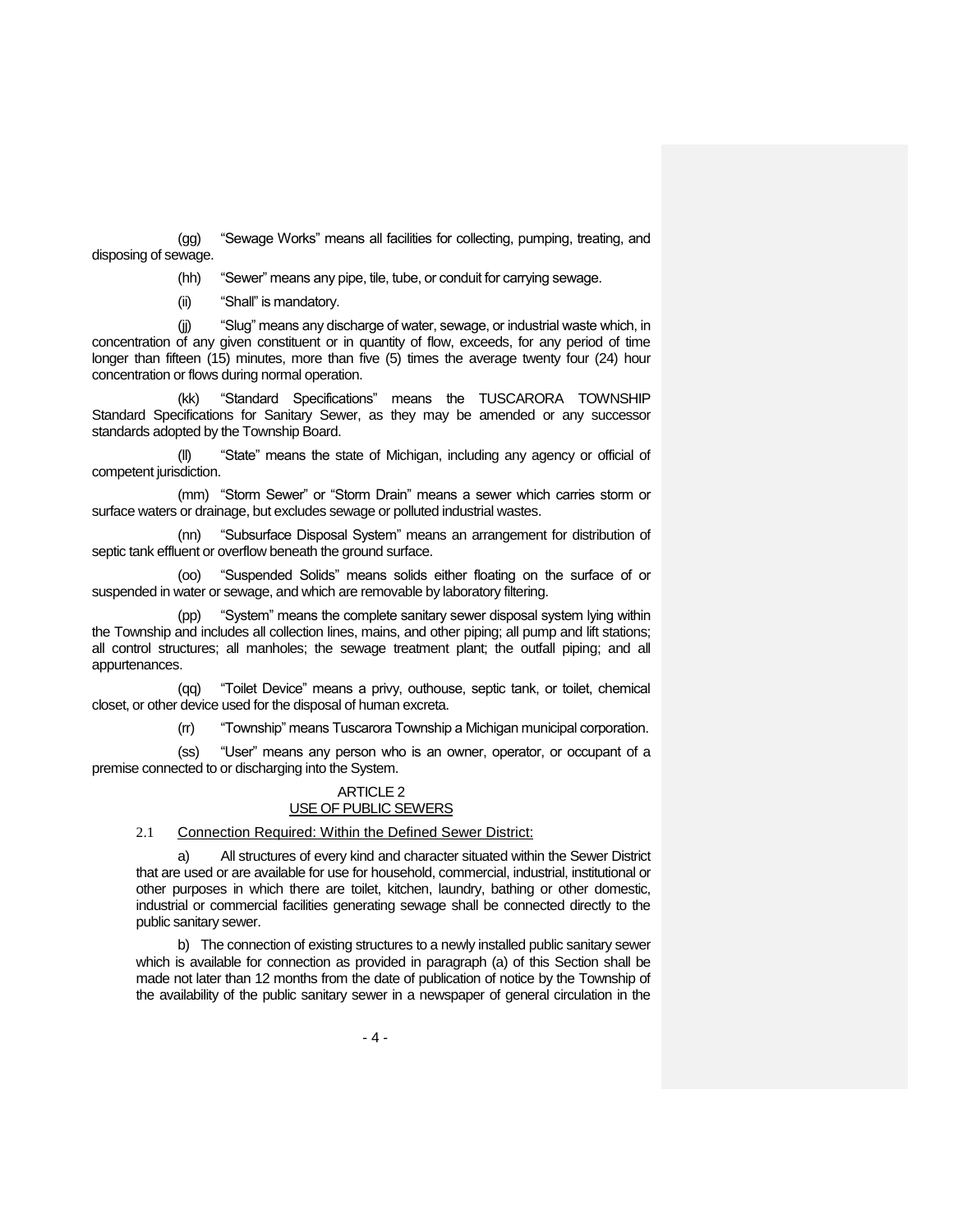Township. Provided, however, that upon a finding by the Local Health Department that sewage emanating from a structure is causing an immediate health hazard or public nuisance, the Township or the Local Health Department may require the connection to be made forthwith after notice to the owner of the property on which the structure is located. The notice may be given by first class or certified mail or by posting on the property.

c) The connection of structures to a public sanitary sewer which are completed, or which are modified so as to become a structure in which sewage originates, after the date of installation of the available public sanitary sewer shall be made not later than the time such structure or modified structure is completed and is available for use.

2.2 Connection for New Plats - Inside the defined Sewer District:

The owner or owners of any lands platted or divided into four or more lots in the Service Area after the effective date of this Sanitary Sewer Ordinance may apply for a Public Sewer to be installed in the plat at the owner's expense and pay such other fees as required. This sewer shall meet the construction and capacity requirements as directed by the Township. The owner(s) shall apply to connect each of these plat sewers to the existing Public Sewer in the Service Area in which the plat is located. Such application shall be approved by the Township. The Township's designated engineer shall review all plans and specifications, and the owner or developer of the lots shall pay all costs incurred by the Township for the review and approval of such plans and specifications and for the inspection and approval of the sewers installed in the plat, as well as their connection to the Public Sewer. Once constructed and accepted by the Township, such sewers in the plat shall be Public Sewers.

Township Board Approval is required for parcels outside of the defined Sewer District.

2.3 Extensions to Serve Other Parcels- Inside the defined Sewer District:

One service connection will be provided to all parcels within the Sewer District as part of the special assessment amount. Any additional connections or extensions would be at the property owner's expense.

Owners of undeveloped parcels located within the Service Area who requested that Public Sewer service not be extended to the undeveloped parcel at the time of construction may, at a future date, request that the parcel be serviced by the Public Sewer. If no service connection or lateral was constructed to such property, no such connection shall occur until a service connection and lateral area is constructed in accordance with the Township's specifications and under the review of the Township Engineer. The owner or developer shall obtain all required County Road Commission and other permits. The plans and specifications for the building drain, building sewer, service connection, and lateral shall be submitted to the Township and may be referred to the Township's designated engineer for review and approval. The property owner or developer shall pay all costs of the connection, including all costs incurred by the Township to review and approve plans and to inspect the same. The owner or owners of the parcel shall apply to connect to the existing Public Sewer of the Service Area in which the land is located. Such application must be approved by the Township. The owner(s) of the parcel shall be responsible for payment of all costs related to construction and connection of the service, including, but not limited to, actual construction costs; backfill, restoration, and replacement costs; and all applicable permit, inspection, and hook-up fees. Construction and connection of the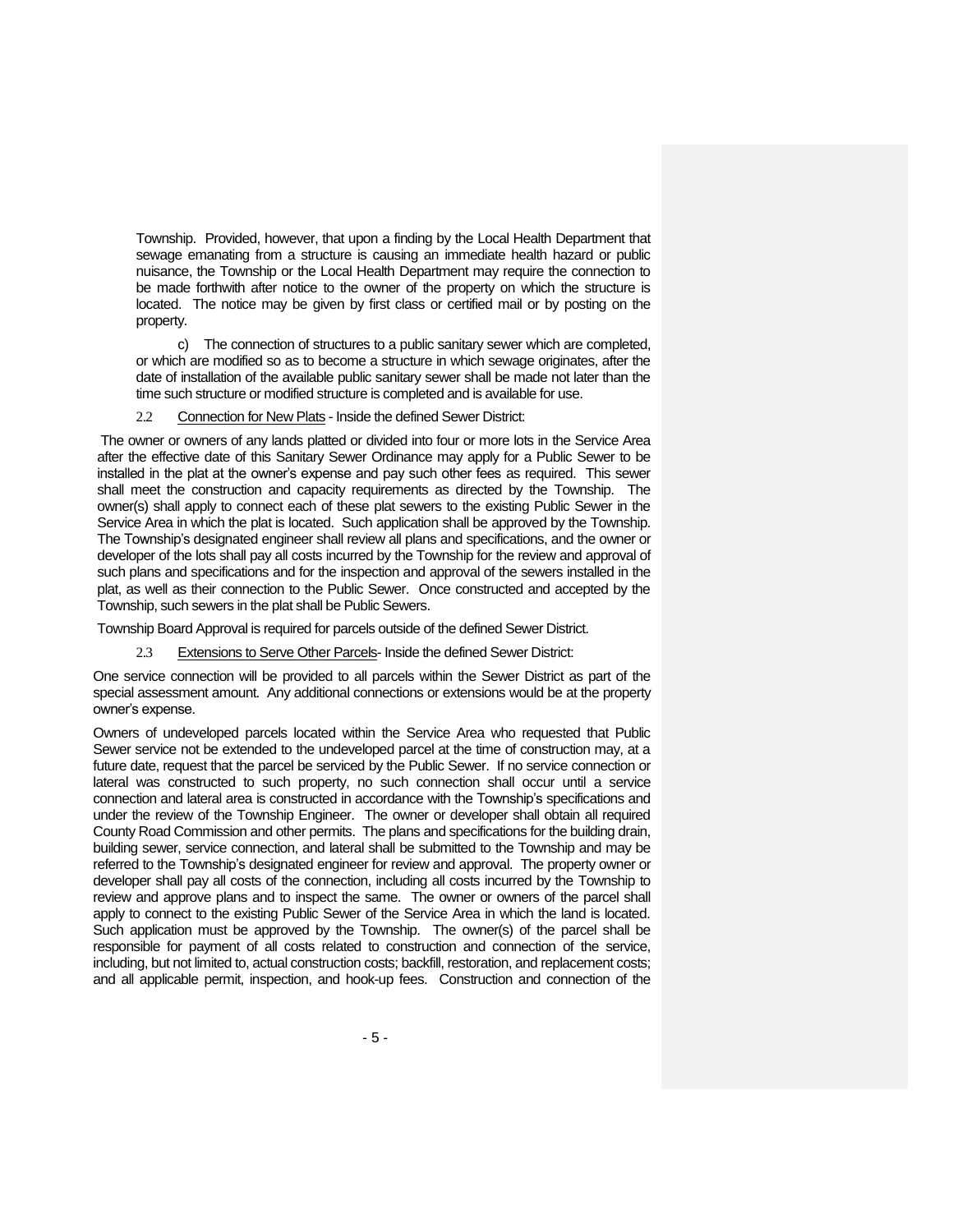service shall be in accordance with the Standard Specifications. Also, all conditions and requirements of this Sanitary Sewer Ordinance shall be satisfied by the owner(s) before the Township will allow connection to the system.

Township Board Approval is required for parcels outside of the defined Sewer District.

#### BUILDING SEWERS AND CONNECTIONS

2.4 Connection Permit Required. No unauthorized persons shall uncover, make any connections with or open into, use, alter, or disturb any Public Sewer or its appurtenances without first obtaining a written permit from the Township.

2.5 Permit Application. Prior to connection of a Building Sewer to the Public Sewer, the owner or the owner's agent shall submit a permit application to the Township. This application will be on a special form furnished by the Township. The permit application shall be supplemented by any fees, and by any plans, specifications, or other information required. Any user which will be discharging non-Domestic Wastewater shall provide detailed information about the quantities, characteristics, timing, and other aspects of its anticipated discharges into the Public Sewers, as well as details of any pre-treatment, slug control, discharge rate controls, spill prevention plans, and other controls or safeguards to be in the applicant's facility.

2.6 Permit Duration. A permit shall be valid for a period of one year from the date of issuance.

2.7 Payment of Costs; Indemnification of Township. During the initial phase of construction a service lead will be extended from the sanitary sewer to the property line. The Building Sewer will make connection to that service lead at the property line. All costs and expenses incident to the installation and connection of the Building Sewer shall be borne by the owner or applicant. A contractor hired or approved by the Township shall construct any needed lateral or stub from the Public Sewer main to the property line. The property owner shall pay all costs of such construction. The owner or applicant shall indemnify the Township from any loss or damage that may directly or indirectly be occasioned by the installation of the Building Sewer.

2.8 Separate Sewer for Each Building. Separate and independent Building Sewer leads shall be provided for every building. Exceptions will be considered by the Township only for pre-existing buildings which cannot otherwise be connected to the Public Sewer. Exceptions will also be considered by the Township for integrated manufacturing facilities with process or assembly connections between buildings.

2.9 Old Building Sewers. Old Building Sewers may be used in connection with new buildings only when they are found, on examination and test by the Township or the Connection Inspector, to meet all requirements of this Sanitary Sewer Ordinance and adopted plumbing code standards.

2.10 Pipe Requirements. The Building Sewer shall meet the requirements of the Standard Specifications.

2.11 Building Sewer Diameter. The size of the building sewer shall not be less than six (6) inches in diameter for all new construction with two (2) REU's or more. Existing buildings making connection to the system may use their existing piping on their own property upon the owner's discretion. Typical piping requirements are 4" for residential and 6" for commercial.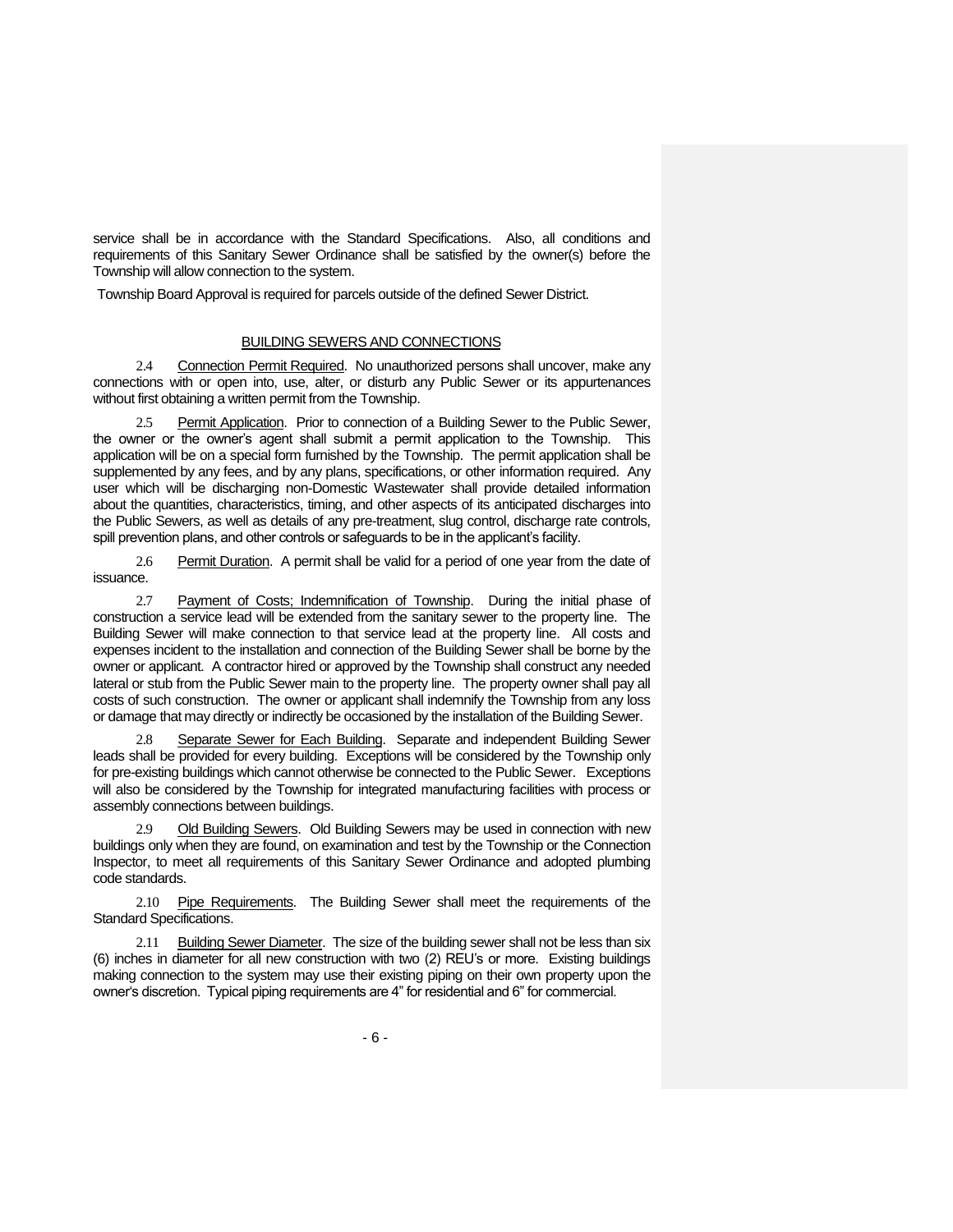2.12 Check valves. All Building Drains shall have check valves or other backflow preventers. The failure to have proper functioning check valves or other backflow preventers shall serve as a defense to the Township against any and all claims including but not limited to a property damage claim or physical injury claim as a result of a sewage disposal event pursuant to MCL 691.1417.

2.13 Fees Established. The Township shall be responsible for the establishment of, and provide for the collection of, all permit, hook-up, and inspection fees as may be required.

2.14 Distancing from Water Lines. A minimum distance of ten (10) feet shall be maintained between the Building Sewer and any water-carrying pipes.

2.15 Building Sewer Elevation and Slope. Whenever possible, the Building Sewer shall be brought to the building at an elevation below the basement floor. No Building Sewer shall be laid parallel to and within three (3) feet of any bearing wall. The minimum depth of the Building Sewer at the property line shall be six (6) feet below the established street grade. Where this minimum depth cannot be obtained, the Building Sewer shall be laid with a rise of one-quarter (1/4) inch per foot.

2.16 Lift Device Required. In all buildings in which any Building Drain is too low to permit gravity flow to the Building Sewer, Sewage to be carried by the Building Drain shall be lifted by approved means and discharged to the Building Sewer.

2.17 Riser. Where the Public Sewer is more than twelve (12) feet deep measured from established street grade, a riser shall be constructed on the Public Sewer, bringing it up to six (6) feet using methods and materials approved by the Township.

2.18 Specifications and Inspection. All excavations, pipe laying, and backfill required for the installation of Building Sewers shall be done to conform to requirements and standards approved by the Township. No backfill shall be placed until the work has been inspected and approved by the Connection Inspector. Cinders shall not be used as backfill.

2.19 Joints. All joints and connections shall be made gastight and watertight and meet the requirements of the Standard Specifications.

2.20 Sampling Manhole. Upon Township review applicants which will be discharging non-Domestic Wastewater into the System may be required to construct and install a sampling manhole in a location, outside of any building or structure on the premises, which is accessible at all times by the Township employee who shall review and approve the plans and specifications for that manhole.

2.21 Connection Specifications. The connection of the Building Sewer to the Public Sewer shall be made at the wye or tee branch. If the property owner wishes to connect a Building Sewer to the Public Sewer and no wye or tee branch is available, the owner shall meet with the Township and, if required, with the Township Board. At this meeting, the parties will determine the exact location and method of cutting into the Sewer and materials to be used.

2.22 Prohibited Connections.

Storm Water / Artesian Wells: No person shall make connection of roof down-spouts, exterior footing or foundation drains, areaway drains, storm drains, or other sources of surface runoff or groundwater (including artesian wells and any type of geothermal system waste) to a Building Sewer or building drain which in turn is connected directly or indirectly to any Public Sewer.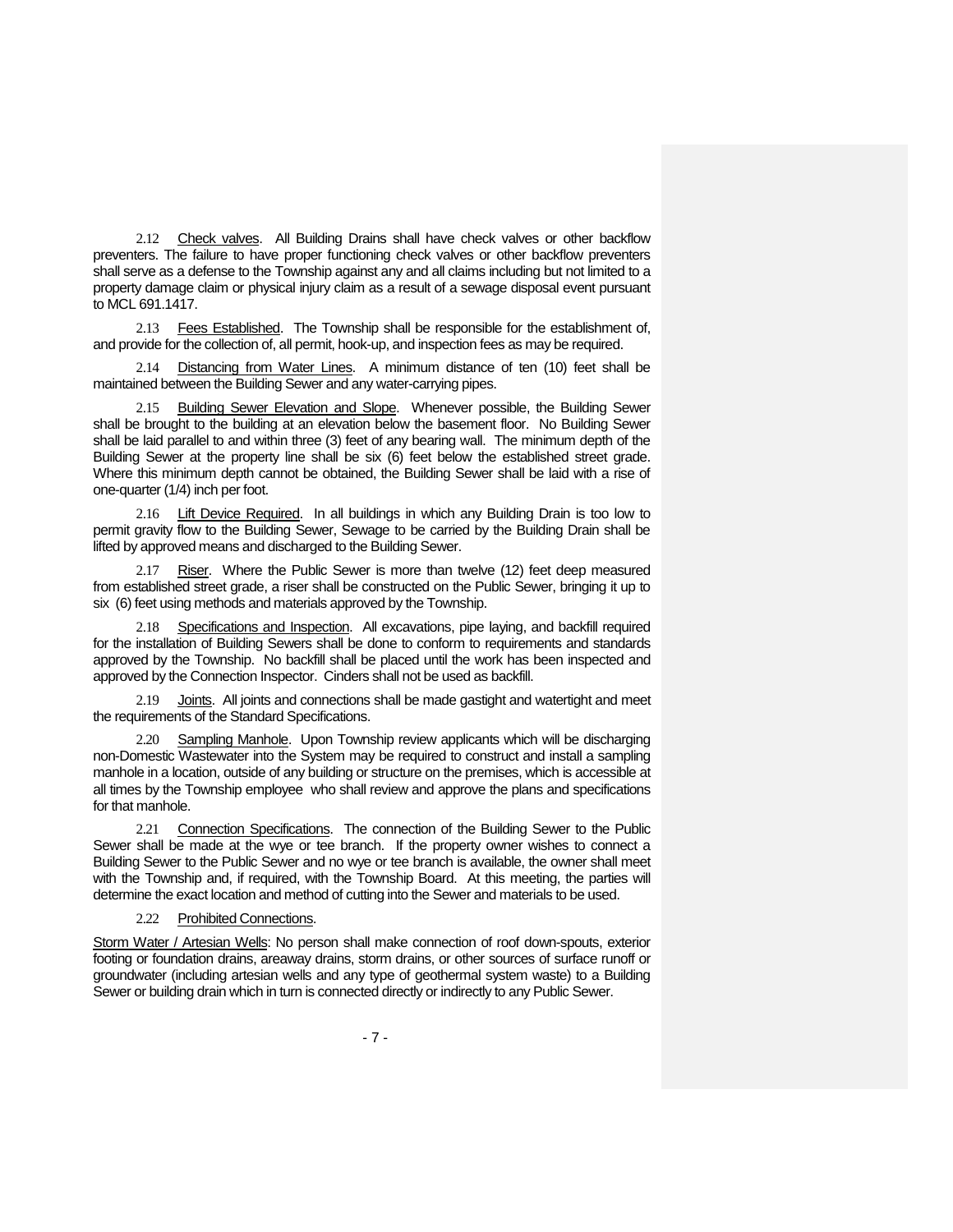2.23 Compliance with Codes. Connection of the Building Sewer to the Public Sewer shall conform to requirements of the Standard Specifications, building and plumbing codes, and this Sanitary Sewer Ordinance along with appropriate specifications of the A.S.T.M., the W.P.C.F. Manual of Practice No. 9 and the Ten State Standards. Any deviation from the prescribed procedures and materials must be approved by the Township.

:

2.24 Safety Measures. All excavations for Building Sewer installation shall be adequately guarded with barricades and lights to protect the public from hazard. Streets, sidewalks, parkways, and other public property disturbed in the course of the work shall be restored in a manner satisfactory to the Township at the expense of the owner.

2.25 Notification for Inspection. The applicant for the Building Sewer permit shall notify the Connection Inspector when the Building Sewer is ready for connection with the Public Sewer. The connection shall be made under the supervision of the Connection Inspector.

2.26 Capacity Available Downstream. Connections will not be permitted if there is inadequate capacity available in the downstream portions of the Public Sewer or at the sewage treatment plant.

2.27 Maintenance. The owner of the property which is served by the System shall, at his own expense, maintain and repair the Building Drain and the portion of the Building Sewer located on his property. The property owner shall be responsible for the maintenance and cleaning of the entire Building Drain and Building Sewer from the structure in which sanitary sewage originates out to the Public Sewer main. The Township shall be responsible for the maintenance, cleaning and repair of the Public Sewer main and for the repair or replacement of broken or crushed portions of the Building Sewer from the main to the property line and shall have no responsibility of any sort for the Building Sewer or the Building Drain located on the owner's property. The Township obligation to clean sewer lines extends only to the Public Sewer main which collects and transmits the sewage of various properties served by the System. The Township shall have no responsibility to clean the Building Sewer, any private sewer lines or lateral lines.

# ARTICLE 3 USE OF THE PUBLIC SEWER

3.1 Surface Storm and Cooling Water Prohibited. No person shall discharge or cause to be discharged any storm water, surface water, groundwater, roof runoff, subsurface drainage, or cooling waters into any Public Sewer.

3.2 Proper Storm Water Disposal. Storm water and all other unpolluted drainage shall be discharged to the ground surface, or to a natural outlet approved by the Township or the State.

3.3 Prohibited Discharges. Except as provided by more specific limits stated in this Sanitary Sewer Ordinance, no person shall discharge or cause to be discharged any of the following to any Public Sewers:

- (a) BOD<sub>5</sub> in excess of 300 mg/l.
- (b) COD in excess of 450 mg/l.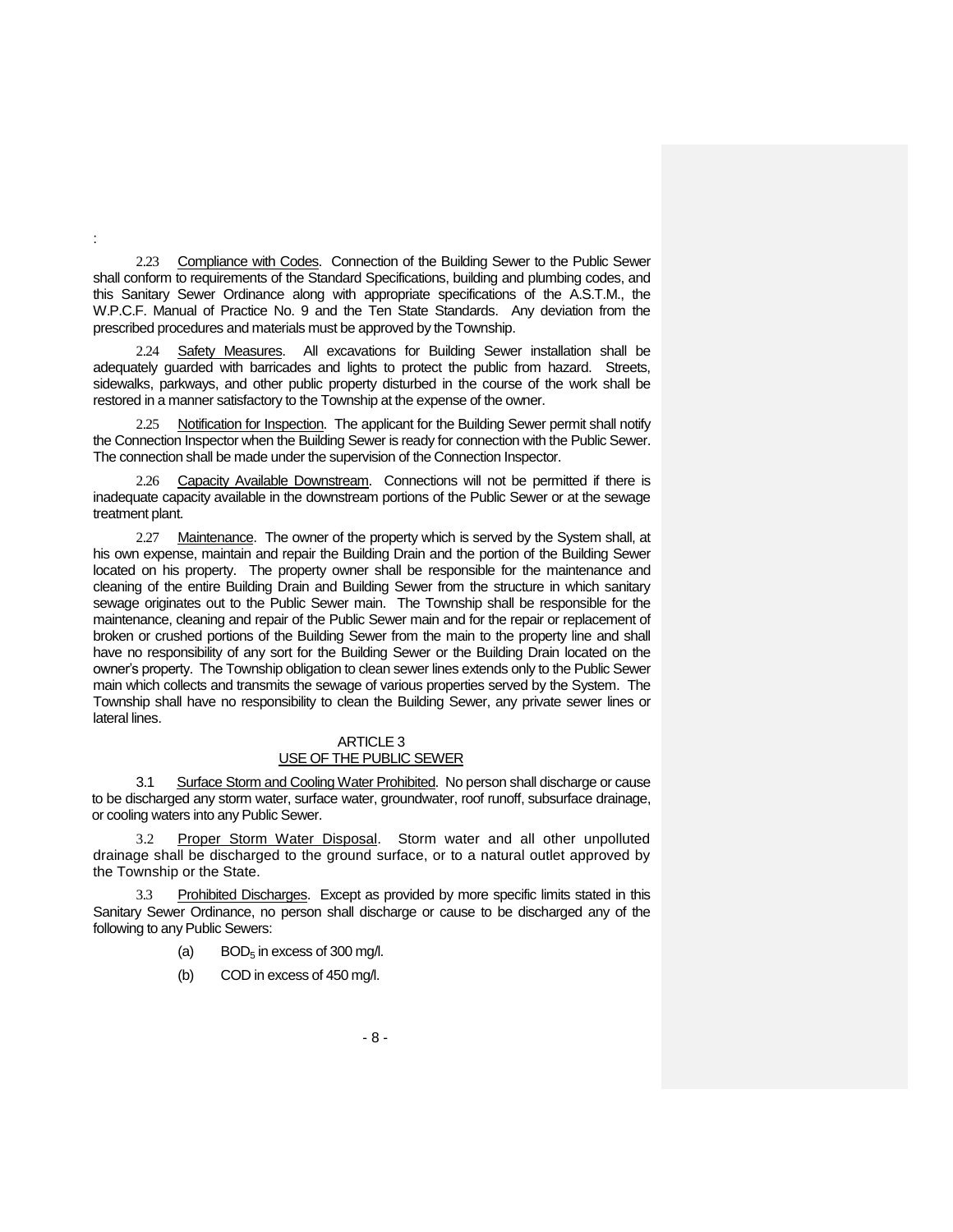- (c) Chlorine Demand in excess of 15 mg/l.
- (d) Any explosive liquid, solid, or gas including, but not limited to, any benzene, naptha, fuel oil, or other flammable material, and including, but not limited to, any substance which results in sewage having a closed air flashpoint of less than 140ºF or 60ºC.
- (e) Pollutants having a corrosive property capable of causing damage to the structures, equipment or employees of the sanitary sewer system, including but not limited to wastewater with a pH less than the limit set forth in subsection (n) below.
- (f) Any Garbage which is not Properly Shredded.
- (g) Grease, oils, wax, fats, or any other substances that will solidify or become viscous in the sewer at temperatures between 32ºF and 150ºF.
- (h) Inert suspended solids, such as but not limited to fuller's earth, lime slurries and lime residues, or dissolved solids, such as but not limited to sodium chloride and sodium sulfate, in unusual concentrations; or any material which can be disposed of as trash.
- (i) Substances which tend to settle out in the sewer, causing stoppage or obstruction to flow.
- (j) Liquids which are corrosive.
- (k) Garbage with particles greater than one-half inch in dimension.
- (l) Insoluble, solid, or viscous substances such as, but not limited to, ashes, cinders, sand, mud, straw, shavings, metal, glass, tar, feathers, plastics, wood, hair, paunch manure or any substance which can be disposed of in the trash.
- (m) Any noxious or malodorous gas or substance capable of creating a public nuisance.
- (n) Substances having a pH less than 6.5 and greater than 9.0.
- (o) All toxic, poisonous or radioactive wastes exceeding limits established by applicable state and federal regulations.
- (p) Any substance harmful to pipes, jointing material, and manholes.
- (q) Any live animals or fish.
- (r) Suspended solids in excess of 350 mg/l.
- (s) Wastes having a temperature less than 32ºF or greater than 150ºF.
- (t) Any substance which could cause any blockage of any pipes or could cause interference.
- (u) Any Holding Tank wastes except as approved by the Township in accordance with policies of the Township and only at such places in the System as may be designated by and after the sampling and analysis required by such policies.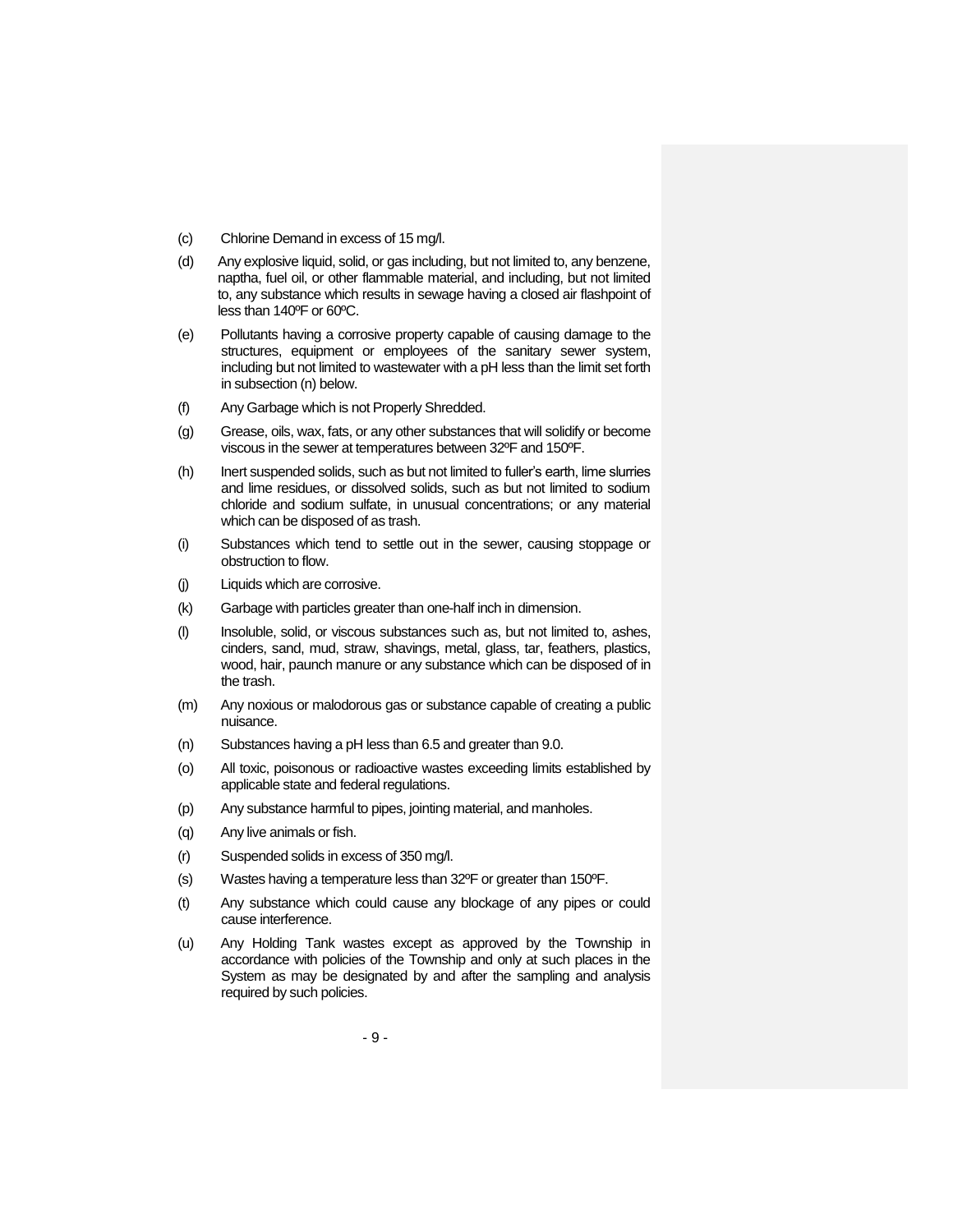- (v) Color, as from, but not limited to, dyes, inks, and vegetable tanning solutions, if they interfere with light absorbency or analytical determinations.
- (w) Discharges resulting in excess foaming during treatment.
- (x) Anti-freeze, motor oil, brake fluid, transmission fluid, hydraulic fluid, cleaning solvents, oil-based paint, and paint thinners.
- (y) Any discharge violating any order of the Township, any permit requirement, or any order of an agency or court of competent jurisdiction.

### 3.4 Industrial Cost Recovery.

(a) Applicability. Any non-governmental non-Domestic User of the System which discharges more than the equivalent of 25,000 gpd of non-domestic wastewater into the System and which is identified in the Standard Industrial Classification Manual, 1972, United States Office of Management and Budget, as amended and supplemented, under one of the following divisions:

| Division A. | Agricultural, Forestry and Fishing.                |
|-------------|----------------------------------------------------|
| Division B. | Mining.                                            |
| Division D. | Manufacturing.                                     |
| Division E. | Transportation, Communications, Electric, Gas, and |
|             | Sanitary Services.                                 |
| Division I. | Services.                                          |

including (i) any discharger listed in those divisions with a volume exceeding 25,000 gpd or the weight of BOD or suspended solids equivalent to the weight of BOD or SS normally found in 25,000 gpd of Domestic Waste; (ii) any user discharging into the System any substance in a quantity which either singly or by interaction with other wastes, causes an Interference, a Nuisance, or a hazard to any person or animal, shall comply with section 3.5 of this Ordinance.

(b) Cost Recovery If any user were to contribute ten percent or more of any one design parameter that is flow, BOD, or SS, a letter of intent to use the Sewage Treatment Plant shall be required. Those users contributing less than ten percent will not be required to submit a letter of intent but shall be subject to an industrial cost recovery charge. Such users shall construct a sampling control manhole for the purpose of measuring the amount of and determining the type of non-domestic wastewater introduced to the Sewage Treatment Plant by the user. As a result of the flow measuring and sampling, the Township may require the Non-Domestic Wastewater to be pretreated prior to introduction to the Public Sewer. If for any reason such a user should cease operation during the cost recovery period, it will not be held responsible for cost recovery payments. The capacity formerly utilized by that user shall become available for increases in loading or for new industrial users. The removal of a user from the cost recovery system shall not in any way affect the industrial cost recovery charge for any other user.

3.5 Non-Complying Discharges. If any sewage or substances are discharged, or are proposed to be discharged to the Public Sewers in violation of Section 3.3 of this Sanitary Sewer Ordinance, and which in the judgment of the Township may have a deleterious effect upon the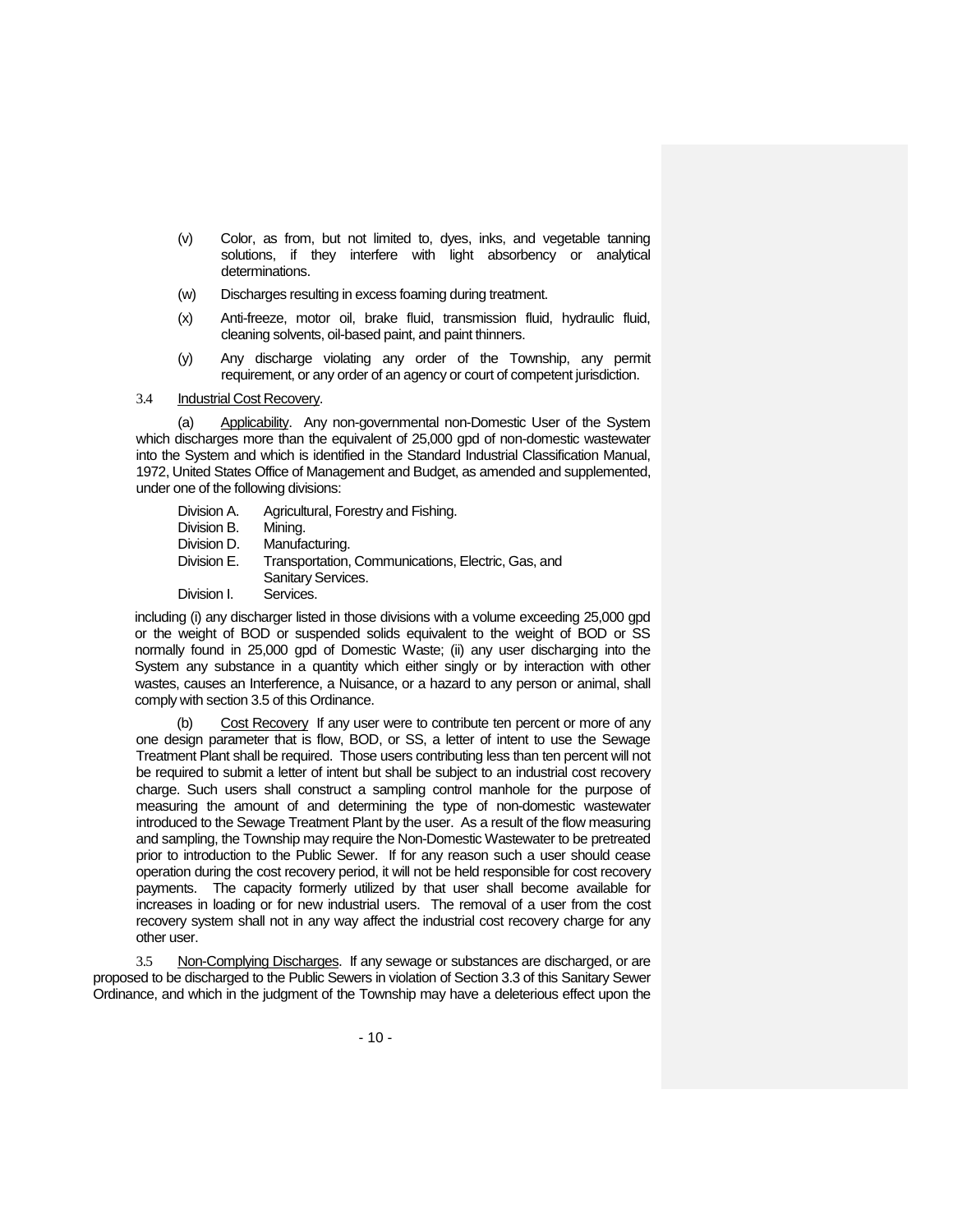System, its processes, its effluent, or the receiving waters, or which might otherwise be hazardous or constitute a public nuisance, the Township may:

- (a) Reject the Sewage or other substances.
- (b) Require pre-treatment to an acceptable condition for discharge to the Public Sewers
- (c) Require control over the quantities and rates of discharge into the Public Sewers.
- (d) Require payment to cover the added cost of handling and treating the Sewage or other substances as provided in this Article.

If the Township permits the pre-treatment or equalization of Sewage flows, the design and installation of the plant and equipment shall be subject to the review and approval of the Township, and subject to the requirements of all applicable laws, rules, regulations, orders, directives, and permit requirements.

3.6 Pre-Treatment Facilities. Where pre-treatment or flow equalizing facilities are provided on a User's premises, they shall be constructed, installed, operated, repaired, and maintained continuously in satisfactory and effective operation, by the owner at the owner's expense.

3.7 Special Arrangements. Nothing in this Sanitary Sewer Ordinance shall prevent any special agreement or arrangement between the Township and any non-Domestic User whereby a non-domestic wastewater of unusual strength or character may be accepted in the System for treatment, subject to payment therefore, by the non-Domestic User.

3.8 Arrangements With Other Municipalities. Nothing in this Sanitary Sewer Ordinance shall prevent any agreement or arrangement between the Township and any municipality whereby sewage from another municipality may be accepted in the System for treatment, subject to payment by the municipality.

# ARTICLE 4

# ADMINISTRATION, ENFORCEMENT AND FINES

4.1 Entry and Damage Prohibited. No person, without prior written authorization, shall break, damage, destroy, uncover, deface, tamper with, climb upon or enter into any line, main, pipe, manhole, pump, lift station, plant, building, structure, equipment, facility, improvement or appurtenance belonging to or part of the System.

4.2 Use Conditional. Use of the System and any discharge into any Public Sewer is conditional upon compliance with this Sanitary Sewer Ordinance including, without limitation, the payment of all rates, fees and charges for such use and the compliance with all orders, directives, permit requirements and requests for information pursuant to this Sanitary Sewer Ordinance. Users of the System are required to comply with all such orders, directives, permit requirements and information requests issued or made pursuant to this Sanitary Sewer Ordinance.

Remedies Cumulative. All remedies provided in the Sanitary Sewer Ordinance, including, without limitation, those in Article 5 and this Article 4, are cumulative of each other and of any other remedies available at law or in equity.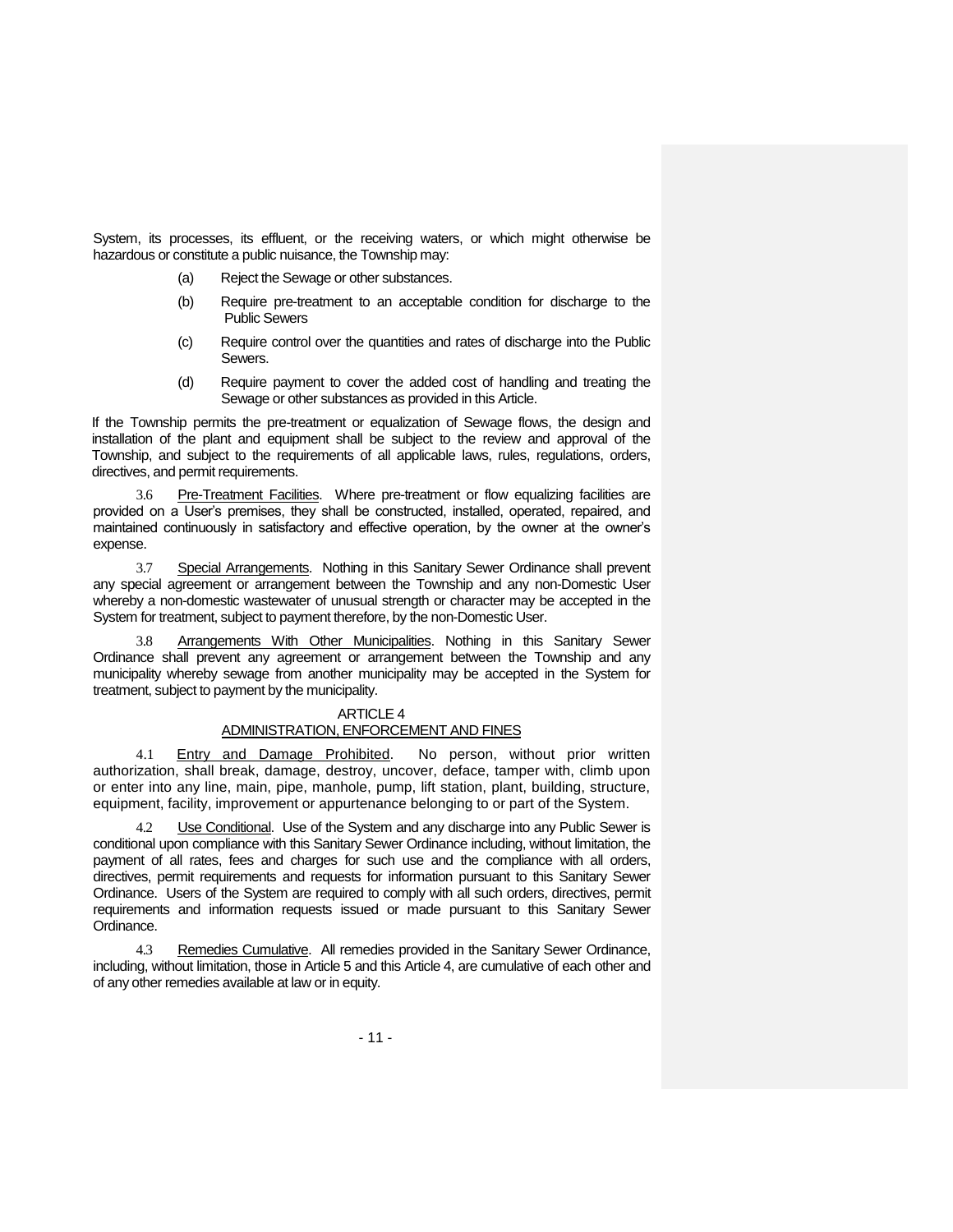4.4 Notification Required. Any owner, occupant or operator of any premises or other person who knows or has reason to know a discharge into the System or any Public Sewer within the System has occurred or is going to occur in violation of Article 3 of this Sanitary Sewer Ordinance shall immediately notify the Township or, if the Township cannot be contacted, any other Township official, of the time, source, quantity and characteristics, including any offending characteristics, of that discharge. Such notification shall include any corrective actions which have been taken. Such notification shall be followed, within 24 hours, with a written report providing updated information fully disclosing all the above information in addition to a detailed description of how the violation occurred.

Sampling. The Township may sample or cause to be sampled at such times and frequencies as the Township may deem appropriate the Sewage of any User. If a violation is found after analyses, the violating user shall reimburse the System the cost of any such sampling and analyses.

4.6 Public Nuisances *Per Se*. A violation of this Sanitary Sewer Ordinance is declared to be a public nuisance *per se* for which the Township may avail itself of any remedies available at law or in equity.

4.7 Costs . Any person violating any provision of this Sanitary Sewer Ordinance shall, in addition to any other fines or consequences, reimburse the Township for any costs it may incur to investigate and prosecute that violation, to remedy or repair any damage to the System as a result of such violation, to pay any fines or penalties incurred as a result of any violation (such as a resulting violation in an NPDES Permit), to better assure such violations or damages do not recur, to compensate any persons injured or to pay for any damage to property (including natural resources) damaged as a result of any violation and for any other costs that incurs as a result of any violation. Costs may include without limitation, engineering and consultant fees, sampling and analytical fees, legal fees, personnel costs, costs for replacing Systems equipment or components, fines or penalties paid to the MDEQ or other agency, equipment rental, and other costs.

4.8 Remedies and Cost Recovery.

(a) The Township may obtain any remedy allowed by law for any violation of any discharge limitation, a pretreatment standard or requirement.

A violation of this Sanitary Sewer Ordinance shall make the violator, including without limitation the owner of the property in violation or on which the violation occurs, liable for a civil fine up to \$1,000, or other amount allowed by law for each violation of any pretreatment standard or requirement. The following rules apply to violations:

- (i) Each day that a violation continues shall constitute a separate offense.
- (ii) Each substance or quantity discharged into the System in violation of Article 3 of this Sanitary Sewer Ordinance shall constitute a separate offense.
- (iii) A separate violation occurs for each pollutant that exceeds an applicable discharge limitation or pretreatment standard.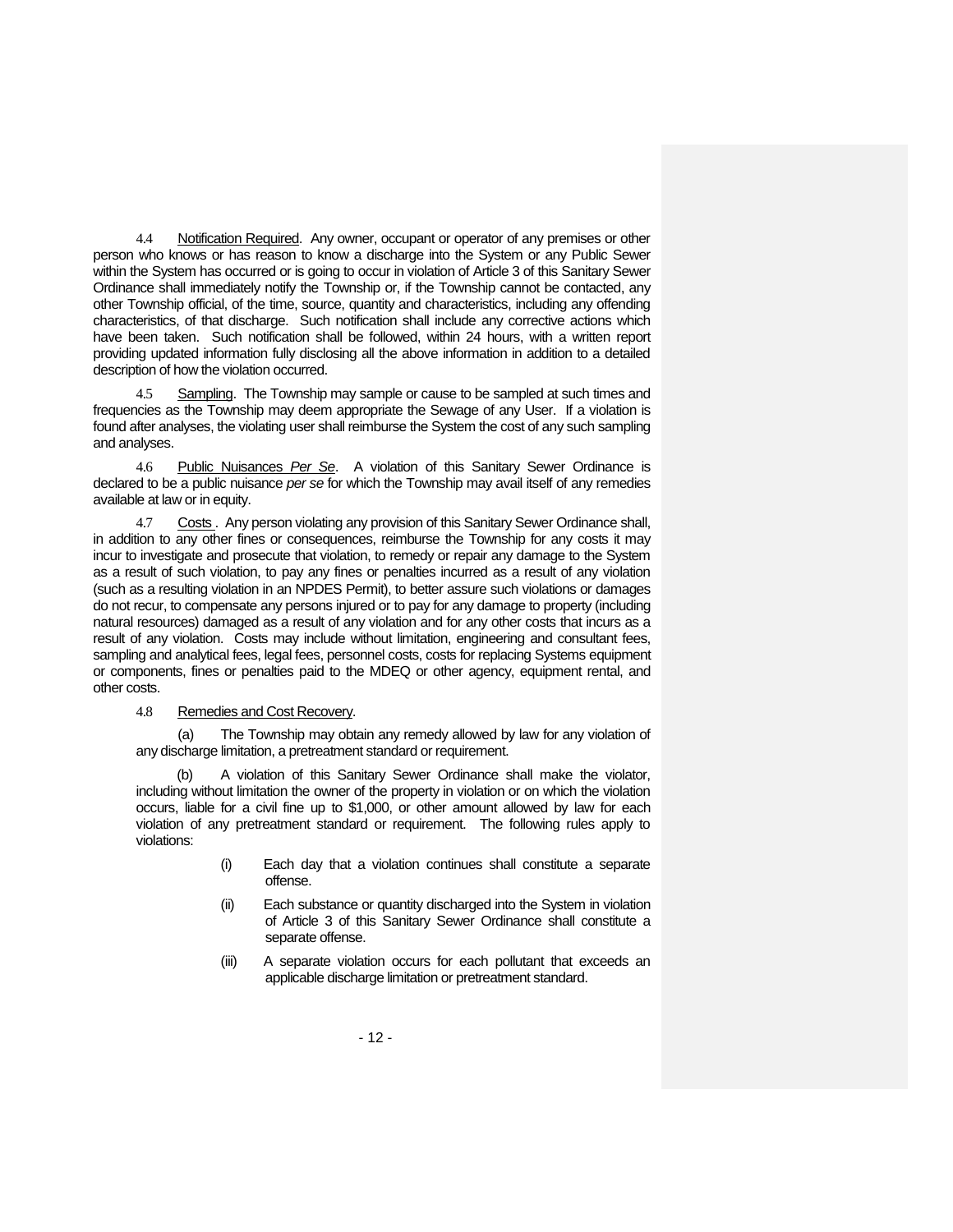- (iv) If a user is in noncompliance with any discharge limitation or pretreatment standard that is a monthly average, 30-day average, seven day average or other daily average, then the user has one violation on each day of the averaging period.
- (v) If for any period a user has violated both a maximum and an average discharge limitation or pretreatment standard for a particular pollutant, then the total number of violations is the sum of the days on which the maximum standard was violated and the days in the averaging period.
- (vi) One violation occurs on:
	- (A) Each day that a report is late; and
	- (B) Each day after an action required to be completed is not completed.

If a user's discharge results in a deposit, an obstruction, damage or an impairment in the sanitary sewer system, then the user shall be liable to the Township for the costs of cleaning, repairing or replacing the affected components.

In any enforcement action, the Township may recover from the user subject to the enforcement action the Township's costs for sampling, analysis, other surveillance measures and time devoted to the action by the Township, Township Attorney or other personnel.

(e) A user shall be liable to the Township for fine or costs or other liability imposed upon the Township if:

- (i) The user has violated any discharge limitation or pretreatment standard or requirement.
- (ii) The user's violation has caused the Township to violate any requirement to which it is subject or increased the magnitude or duration of a violation or resulted in the Township's incurring any other liability.
- (iii) An enforcement action against the Township by the DNR, the EPA or any other person resulted in the penalty or other liability being imposed upon the Township.

(f) In addition to any other rates, fees, charges, fines, penalties or other costs, a user shall be responsible for any additional costs incurred by the Township as a result of the user's violation of this article, including without limitation expenses for additional monitoring, sampling or analysis, expenses for additional investigation, costs for additional reports, costs for storing, dumping or treating discharges, costs of damage to or loss of the treatment works or natural resources, fines and penalties. The user shall be notified of all such charges and shall pay them within 30 days of notification. Failure to pay shall be a violation of this article.

4.9 Misdemeanors.

(a) A person who knowingly submits or prepares for submission to the Township a false statement, representation, or certification in any application, record,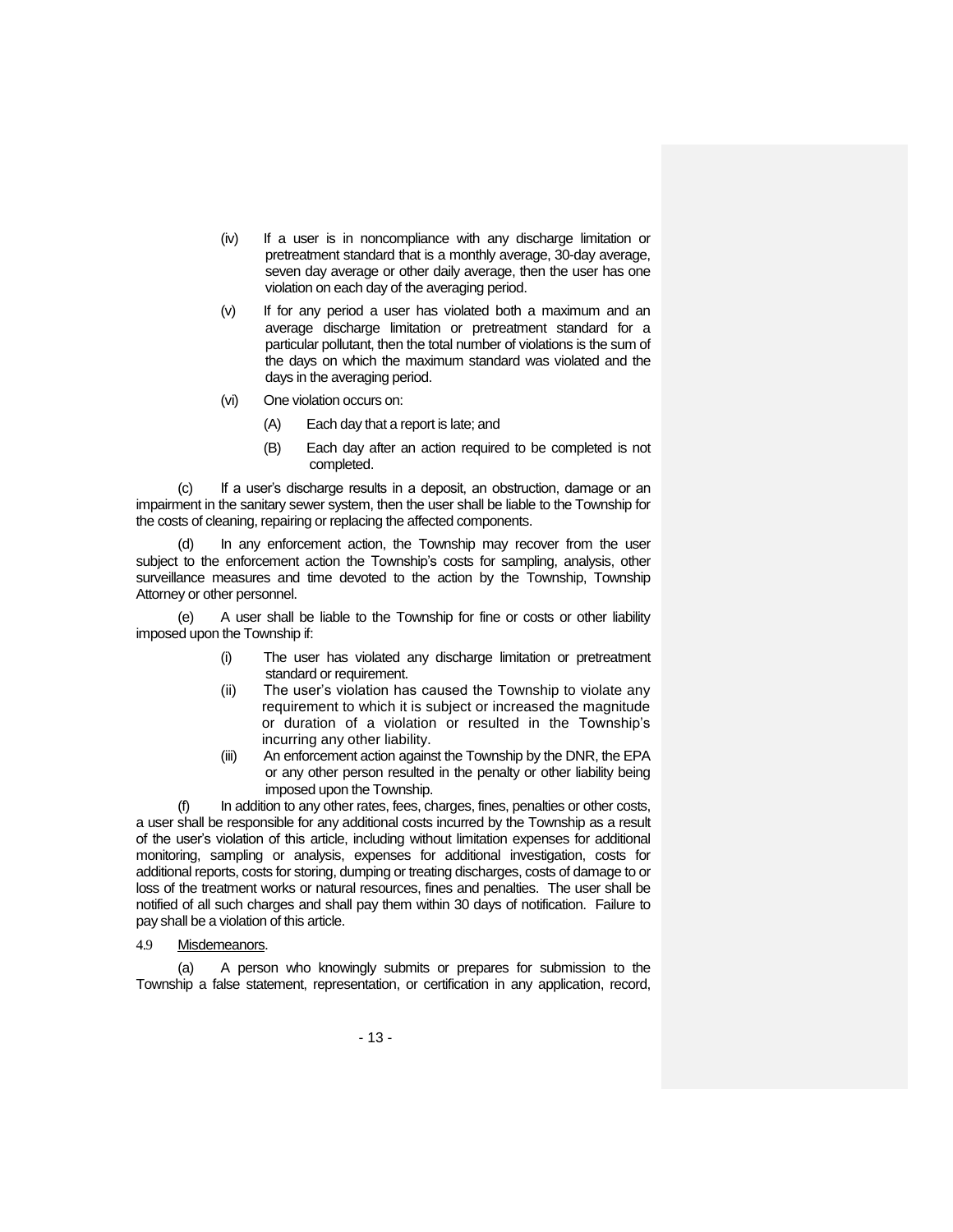report, plan or other document, is guilty of a misdemeanor, punishable by imprisonment for not more that 90 days, or a fine of not more than \$500.00, or both. Each violation constitutes a separate and distinct offense.

A person who knowingly tampers with or alters a monitoring device or process (including, without limitation, a meter), causing inaccurate readings or results, is guilty of a misdemeanor, punishable by imprisonment for not more that 90 days, or a fine of not more than \$500.00, or both. Each violation constitutes a separate and distinct offense.

#### 4.10 Enforcement.

(a) This Sanitary Sewer Ordinance is enforceable by the Township, its constituent municipalities and any municipality contracting with the Township for service. A person charged with and authorized to enforce this Sanitary Sewer Ordinance may issue a citation or an appearance ticket to any person who is reasonably believed to have violated any of this Sanitary Sewer Ordinance.

- (i) The Township shall exercise its enforcement powers against a violator within any constituent municipality or any municipality contracting with the Township for service.
- (ii) A municipality may exercise its enforcement powers against a violator located in territory under its jurisdiction.

(b) Enforcement powers include the power to bring an action in a court of competent jurisdiction to enjoin the violation of this Sanitary Sewer Ordinance, to bring an action to recover actual damages sustained due to a violation of this Sanitary Sewer Ordinance and to be awarded costs and fees in those actions as provided in sections 2401 to 2461 of the Revised Judicature Act of 1961, 1961 P.A. 236, as amended.

4.11 Administrative Orders. The Township may, in case of any violation of the provisions of Article 3 of this Sanitary Sewer Ordinance order the User to pre-treat its Sewage or to control the quantities and rates of its discharges to the Public Sewer. Such order shall be in writing and shall provide a date by which the necessary facilities are constructed, installed and put into operation. Users to which such an order is issued shall comply with the requirements of Section 3.5 of this Sanitary Sewer Ordinance pertaining to the application for and construction and installation of such facilities.

4.12 Termination of Service. In case a violation of any provision of the Sanitary Sewer Ordinance constitutes or results in an imminent threat to the public health or safety or an imminent violation of an NPDES Permit requirement, the Township may immediately, upon written notice to the User, terminate the User's use of the System. In other situations, service may be terminated after written notice and an opportunity for a hearing before the hearing panel. (see Section 4.15 Appeals Procedures.)

4.13 Right of Entry. The Township, the Connection Inspector, the MDEQ, any agent of the Township for any premises within the System's Service Area, and any agent of a Constituent Municipality, shall have the right during any reasonable business hours to enter the premises of any User to inspect, observe, measure, sample and test to assure compliance with this Sanitary Sewer Ordinance. Such persons shall provide identification upon the request of any property owner or occupant.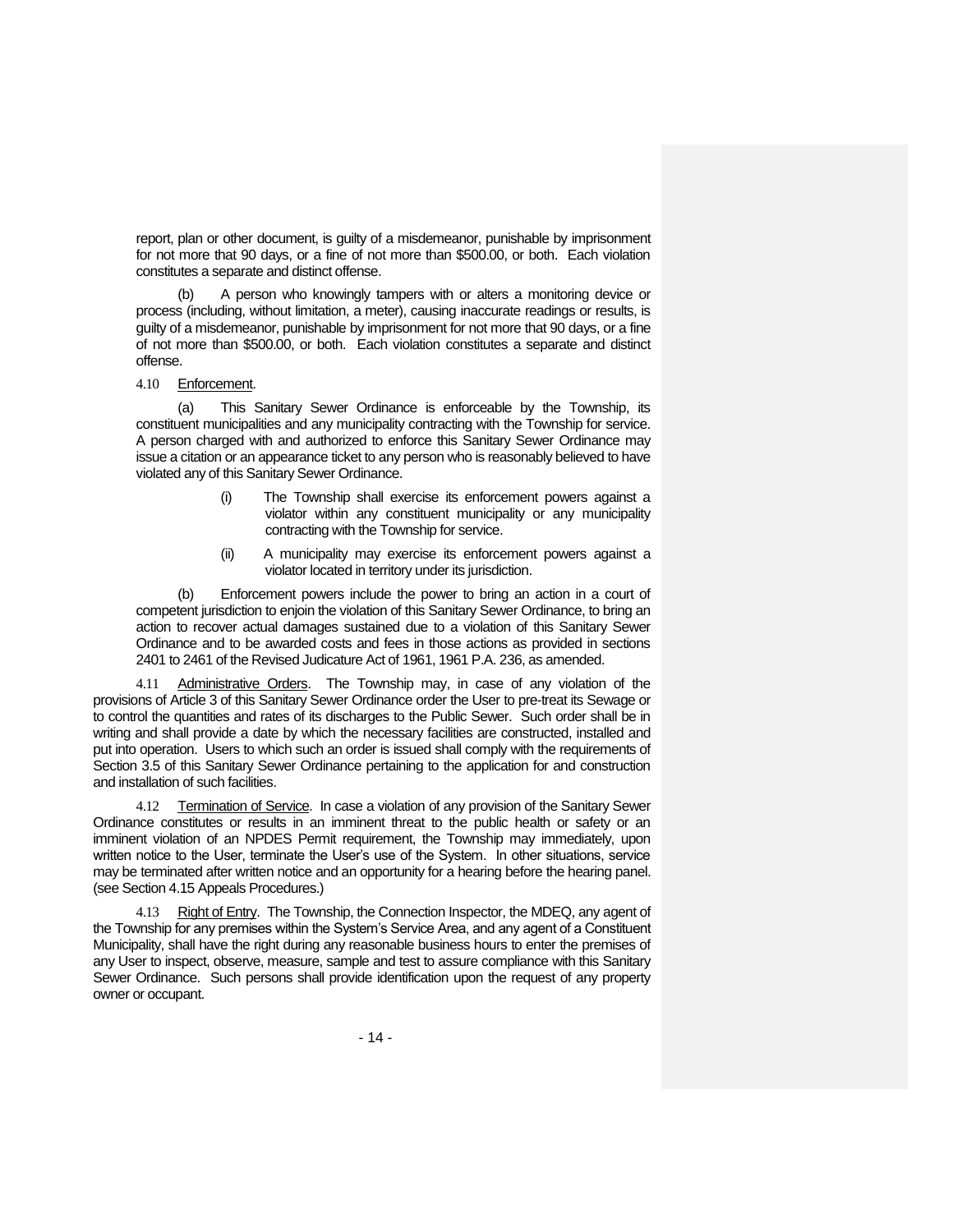4.14 Authorized Officials. The Township may hire such employees and agents as it deems reasonably necessary and convenient for the administration of the sanitary sewer system. The Township may also appoint special committees or panels to address any issues that may arise to provide the Township Board with guidance. The Connection Inspector and any officer of the Township are designated as Township officials authorized to issue civil infraction notices and citations as provided in this Sanitary Sewer ordinance.

## 4.15 Appeals.

(a) Any person aggrieved by an action of the Township or the Connection Inspector pursuant to this Sanitary Sewer Ordinance may appeal in writing to the Township Clerk who shall transmit the appeal to the Township Board. That body shall at its next regular meeting either decide to itself hear the appeal as the appeal panel or appoint a separate appeal panel of not less than three persons who may be Township officers or employees (provided they are not subordinates to the official from whom the appeal was made), consultants, engineers, attorneys or others and need not be Township residents.

(b) The written appeal shall state with specificity the issue being appealed, the basis for the appeal, the supporting facts for the appeal, the supporting legal basis, if any, for the appeal, the relief sought and any other information deemed relevant to the appeal and shall have attached all supporting documents.

The appeal panel shall provide the appellant and the official from whom the appeal was made notice of the time and place for a hearing on the appeal which shall not be more than sixty (60) days after the appeal was filed and of the rules and procedures to be followed at the hearing. The hearing may be informal and need not follow any formal rules of evidence.

The appeal panel shall within thirty (30) days after the hearing and any time after the hearing allowed for the filing of supplemental information, render its decision in writing. It may affirm the decision of the official from whom the appeal was made, reverse that decision or modify the decision. It may also condition its decision with terms the appeal panel deems necessary to assure the protection of the public health, safety and welfare, and the protection of the System.

(e) If the appellant does not prevail in the appeal, the appeal panel may order the appellant to pay all costs incurred by the Township or by a Constituent Municipality as a result of the appeal.

(f) The decision of the hearing panel shall be final.

## ARTICLE 5 RATES, FEES AND CHARGES

5.1 Rationale. It is recognized that use of the System requires payment of costs of providing the services of the System. Such costs include not only the day-today operation and maintenance costs, but also the costs incurred to construct and install the System components, the cost to undertake reasonably foreseeable repairs and replacement, etc. When the System components were designed and constructed,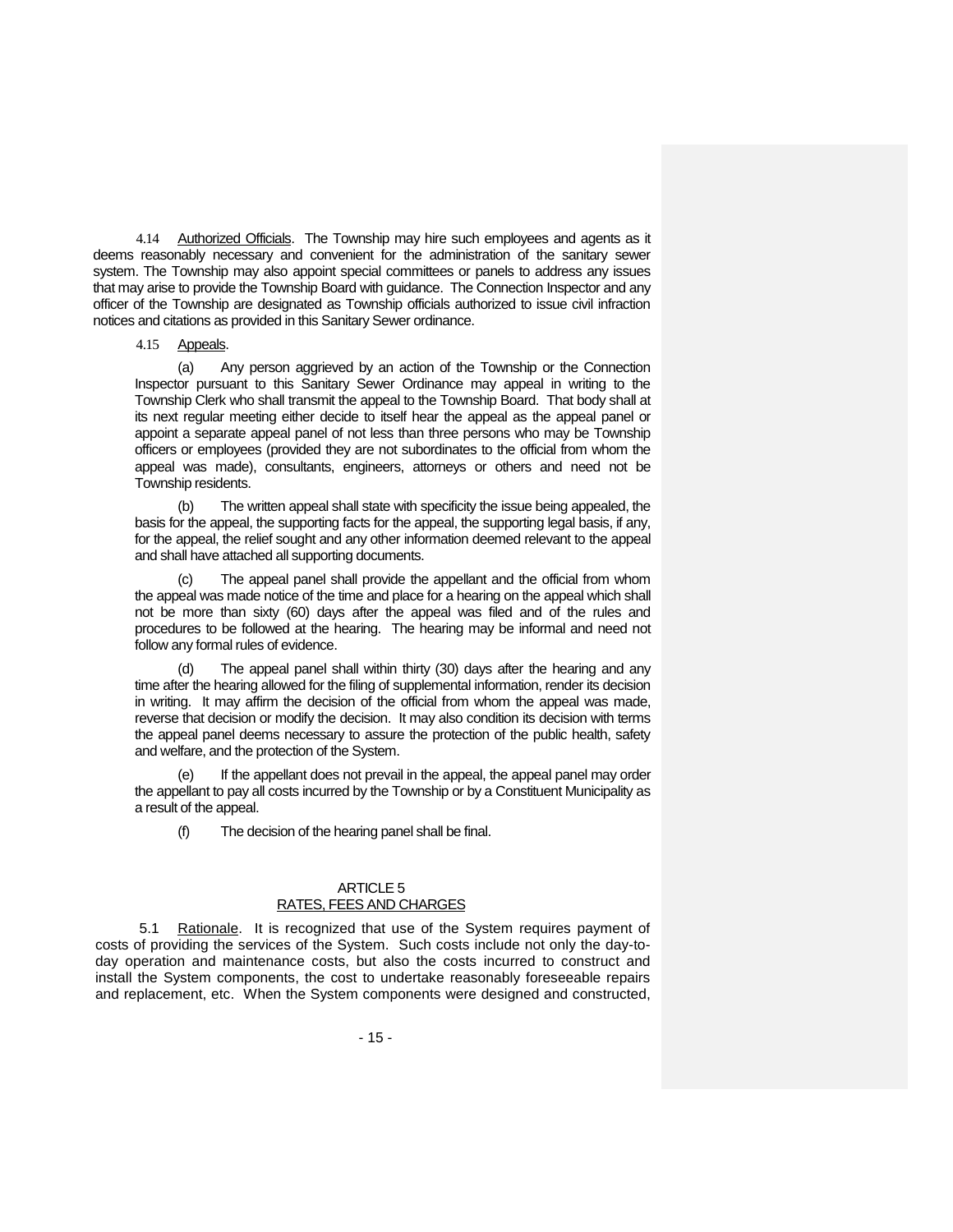they necessarily needed to be sized to accommodate all foreseeably possible usage of the System from a premises and so the System is available to accommodate such reasonably foreseeable usage. Accordingly, certain charges are imposed regardless of actual usage while other charges recognize that those who actually make more use of the System should pay more.

5.2 Resolution Establishing. The rates, fees and charges, including but not limited to the Residential Equivalent Unit/Benefit Charges as calculated utilizing the Township Schedule of Benefits Table, for permits issued pursuant to this Sanitary Sewer Ordinance, and for connection to and use of the System shall be in such amounts as are established by resolution of the Township Board.

(a) Such rates, fees and charges shall be established in amounts sufficient to pay all costs of the operation, maintenance and repair of the System and any amounts required to be paid or maintained under the terms of any bonds or other obligations of indebtedness of the System, including without limitation, a fund balance reasonably anticipated to be sufficient to fund reasonably anticipated equipment replacement and emergency repairs of the System.

(b) The use of a meter on the premises to calculate flow for the purpose of billing for use may be at the option of the property owner if they have two (2) or more REU's but the Township reserves the right to require a meter for users if it is deemed necessary to properly bill that customer for operational cost.

(c) Such rates, fees and charges may, in the discretion of the Township Board include the following in such amounts or at such rates as determined by the Township Board:

(1) Permit fees in amounts as are reasonably determined to cover the costs of permit issuance, inspection and enforcement.

(2) Connection fees in amounts reasonably determined to be sufficient to pay some of the capital and/or debt retirement costs of the System.

(3) Flat rate sewer use charge per REU.

(4) Readiness to serve charges or debt service charges based upon residential equivalent units, meter size or other methodology as determined by the Township in amounts reasonably determined to be sufficient to pay some of the capital and/or debt retirement costs of the System and/or all or a portion of the operation, maintenance, repair and replacement costs of the System.

(5) Commodity or usage charges in amounts reasonably determined to be sufficient to pay some of the capital and/or debt retirement costs of the System and/or all or a portion of the operation, maintenance, repair and replacement costs of the System.

(6) Special rates, fees and charges in amounts and on such basis as is reasonably determined to be sufficient to pay the costs of special services.

(c) At least annually the Township shall review the rates, fees and charges and adjust them as necessary to meet the requirements of this rule 5.2.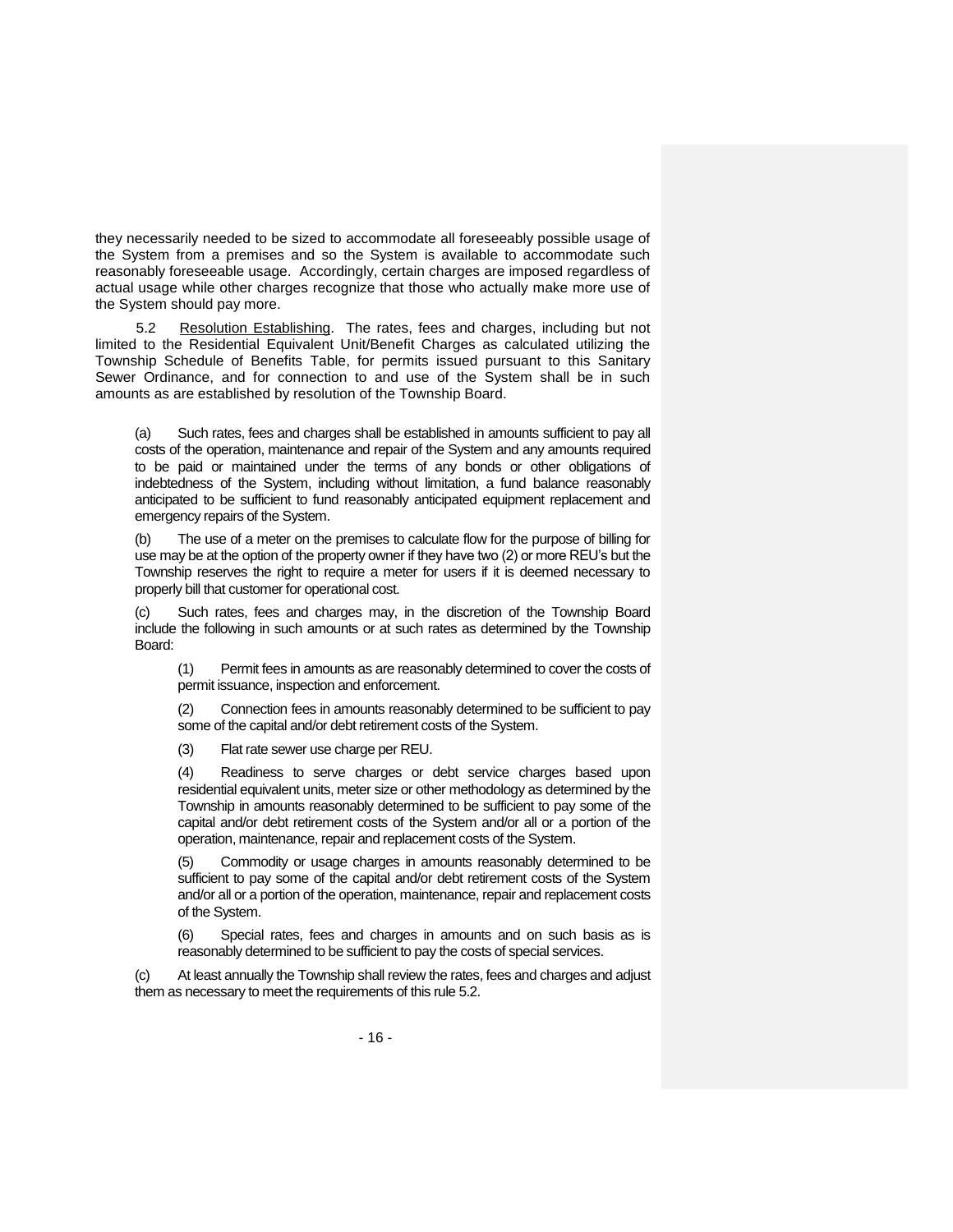(d) Irrigation systems may be connected before the meter or be metered separately and used as a deduct meter because that flow will not be going into the sewer system and should not be part of the metered use.

No free service shall be furnished by the System to any person, firm or corporation, public or private, or to any public agency or instrumentality.

# 5.3 Billing and Collection.

(a) When System rates, fees and charges are not timely paid, it is necessary to re-bill, to undertake other procedures required by this article, to prepare separate notices and accountings and undertake other tasks that are not needed if they are timely paid. In addition, the other System users essentially subsidize the non-paying or late paying user's use of the System. The System is not established, operated or well-adapted to provide financing services for its users. Accordingly, charges are made to compensate the System for the costs incurred due to untimely payments.

(b) Bills will be rendered at such intervals as are determined by resolution of the Township Board, but not less frequently than quarterly.

(c) Bills shall be due and payable without interest or late fee at such time after billing as is stated on the bill, provided not less than fifteen (15) days shall be given for such payment after the billing date.

(d) Bills not paid by the due date shall bear interest at such rate and be subject to a rebilling fee as determined by the Township Board.

(e) Service, installation, inspection, use and material rates, fees and charges, including late fees and interest due thereon, shall constitute a lien on the premises served from the date of such service unless the Township is served with written notice that a tenant is responsible for such charges. The Township official or officials in charge of the collection shall annually, not later than September 1 of each year, certify to the tax assessing officer of the Township the fact and the amount of the delinquency in payment for sewer services to the property. Such lien shall have the same priority and shall be collectible in the same manner as delinquent ad valorem real property taxes. If the Township is provided with notice in writing, including a copy of the lease of the affected premises, that a tenant is responsible for the sewer charge, the Township Board may require as a condition to rendering sewer services to such premises a cash deposit equal to service charges at current rates for three months (one quarter) as security for the payment of service charges.

In addition to the other methods of collection and enforcement provided in this rule or in law or at equity, the Township may, after notice of its intention to do so and of the opportunity for a hearing to show cause why it should not occur, have the right to shut-off sewer service to any premises for which rates, fees and charges for sewer service are not paid by the due date, and such service shall not be re-established until all delinquent charges, interest, penalties and a turn-on charge, to be specified by the Township, have been paid.